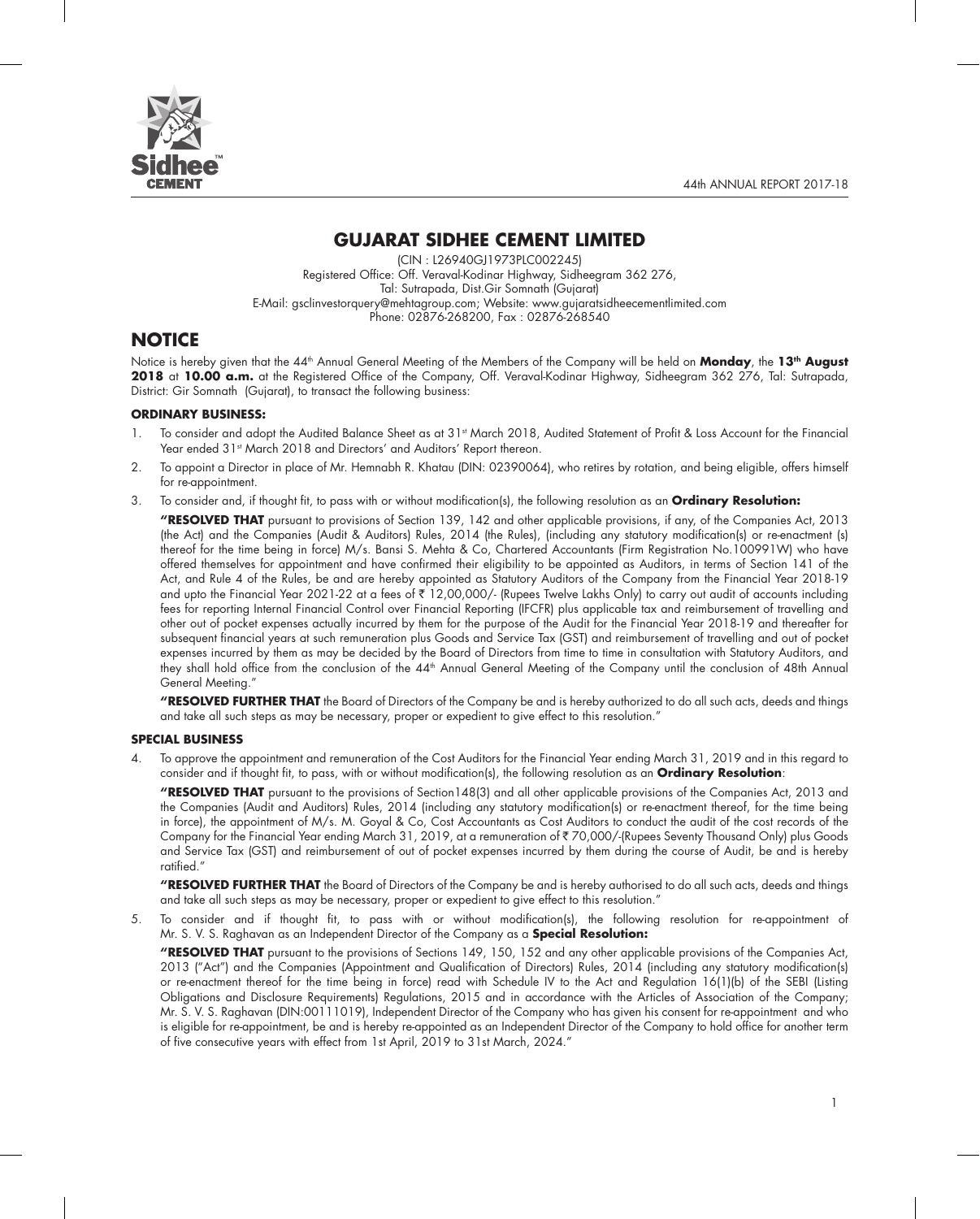

**"RESOLVED FURTHER THAT** Managing Director of the Company / Company Secretary be and are hereby severally authorized to do all such acts, deeds and things as may be necessary or expedient to give effect to the aforesaid resolutions."

6. To consider and if thought fit, to pass with or without modification(s), the following resolution for re-appointment of Mr. P. K. Behl as an Independent Director of the Company as a **Special Resolution:**

**"RESOLVED THAT** pursuant to the provisions of Sections 149, 150, 152 and any other applicable provisions of the Companies Act, 2013 ("Act") and the Companies (Appointment and Qualification of Directors) Rules, 2014 (including any statutory modification(s) or re-enactment thereof for the time being in force) read with Schedule IV to the Act and Regulation 16(1)(b) of the SEBI (Listing Obligations and Disclosure Requirements) Regulations, 2015 and in accordance with the Articles of Association of the Company; Mr. P. K. Behl (DIN: 00653859), Independent Director of the Company who has given his consent for re-appointment and who is eligible for re-appointment, be and is hereby re-appointed as an Independent Director of the Company to hold office for another term of five consecutive years with effect from 1st April 2019 to 31st March 2024."

**"RESOLVED FURTHER THAT** Managing Director of the Company / Company Secretary be and are hereby severally authorized to do all such acts, deeds and things as may be necessary or expedient to give effect to the aforesaid resolutions."

7. To consider and if thought fit, to pass with or without modification(s), the following resolution for re-appointment of Mr. M. L. Tandon as an Independent Director of the Company as a **Special Resolution:**

**"RESOLVED THAT** pursuant to the provisions of Sections 149, 150, 152 and any other applicable provisions of the Companies Act, 2013 ("Act") and the Companies (Appointment and Qualification of Directors) Rules, 2014 (including any statutory modification(s) or re-enactment thereof for the time being in force) read with Schedule IV to the Act and Regulation 16(1)(b) of the SEBI (Listing Obligations and Disclosure Requirements) Regulations, 2015 and in accordance with the Articles of Association of the Company; Mr. M. L. Tandon (DIN: 00078923), Independent Director of the Company who has given his consent for re-appointment and who is eligible for re-appointment, be and is hereby re-appointed as an Independent Director of the Company to hold office for another term of five consecutive years with effect from 1st April, 2019 to 31st March, 2024."

**"RESOLVED FURTHER THAT** Managing Director of the Company / Company Secretary be and are hereby severally authorized to do all such acts, deeds and things as may be necessary or expedient to give effect to the aforesaid resolutions."

8. To consider and if thought fit, to pass with or without modification(s), the following resolution for re-appointment of Mr. Bimal Thakkar as an Independent Director of the Company as a **Special Resolution:**

**"RESOLVED THAT** pursuant to the provisions of Sections 149, 150, 152 and any other applicable provisions of the Companies Act, 2013 ("Act") and the Companies (Appointment and Qualification of Directors) Rules, 2014 (including any statutory modification(s) or re-enactment thereof for the time being in force) read with Schedule IV to the Act and Regulation 16(1)(b) of the SEBI (Listing Obligations and Disclosure Requirements) Regulations, 2015 and in accordance with the Articles of Association of the Company; Mr. Bimal Thakkar (DIN: 00087404), Independent Director of the Company who has given his consent for re-appointment and who is eligible for re-appointment, be and is hereby re-appointed as an Independent Director of the Company to hold office for another term of five consecutive years with effect from 1st April, 2019 to 31st March, 2024."

**"RESOLVED FURTHER THAT** Managing Director of the Company / Company Secretary be and are hereby severally authorized to do all such acts, deeds and things as may be necessary or expedient to give effect to the aforesaid resolutions."

9. To consider and if thought fit, to pass with or without modification(s), the following resolution for re-appointment of Mr. M. N. Rao as an Independent Director of the Company as a **Special Resolution:**

**"RESOLVED THAT** pursuant to the provisions of Sections 149, 150, 152 and any other applicable provisions of the Companies Act, 2013 ("Act") and the Companies (Appointment and Qualification of Directors) Rules, 2014 (including any statutory modification(s) or re-enactment thereof for the time being in force) read with Schedule IV to the Act and Regulation 16(1)(b) of the SEBI (Listing Obligations and Disclosure Requirements) Regulations, 2015 and in accordance with the Articles of Association of the Company; Mr. M. N. Rao (DIN: 00027131), Independent Director of the Company who has given his consent for re-appointment and who is eligible for re-appointment, be and is hereby re-appointed as an Independent Director of the Company to hold office for another term of five consecutive years with effect from 31st May 2019 to 30th May, 2024."

**"RESOLVED FURTHER THAT** Managing Director of the Company / Company Secretary be and are hereby severally authorized to do all such acts, deeds and things as may be necessary or expedient to give effect to the aforesaid resolutions."

10. To consider and if thought fit, to pass with or without modification(s), the following resolution for re-appointment of Mr. K. N. Bhandari as an Independent Director of the Company as a **Special Resolution:**

**"RESOLVED THAT** pursuant to the provisions of Sections 149, 150, 152 and any other applicable provisions of the Companies Act, 2013 ("Act") and the Companies (Appointment and Qualification of Directors) Rules, 2014 (including any statutory modification(s) or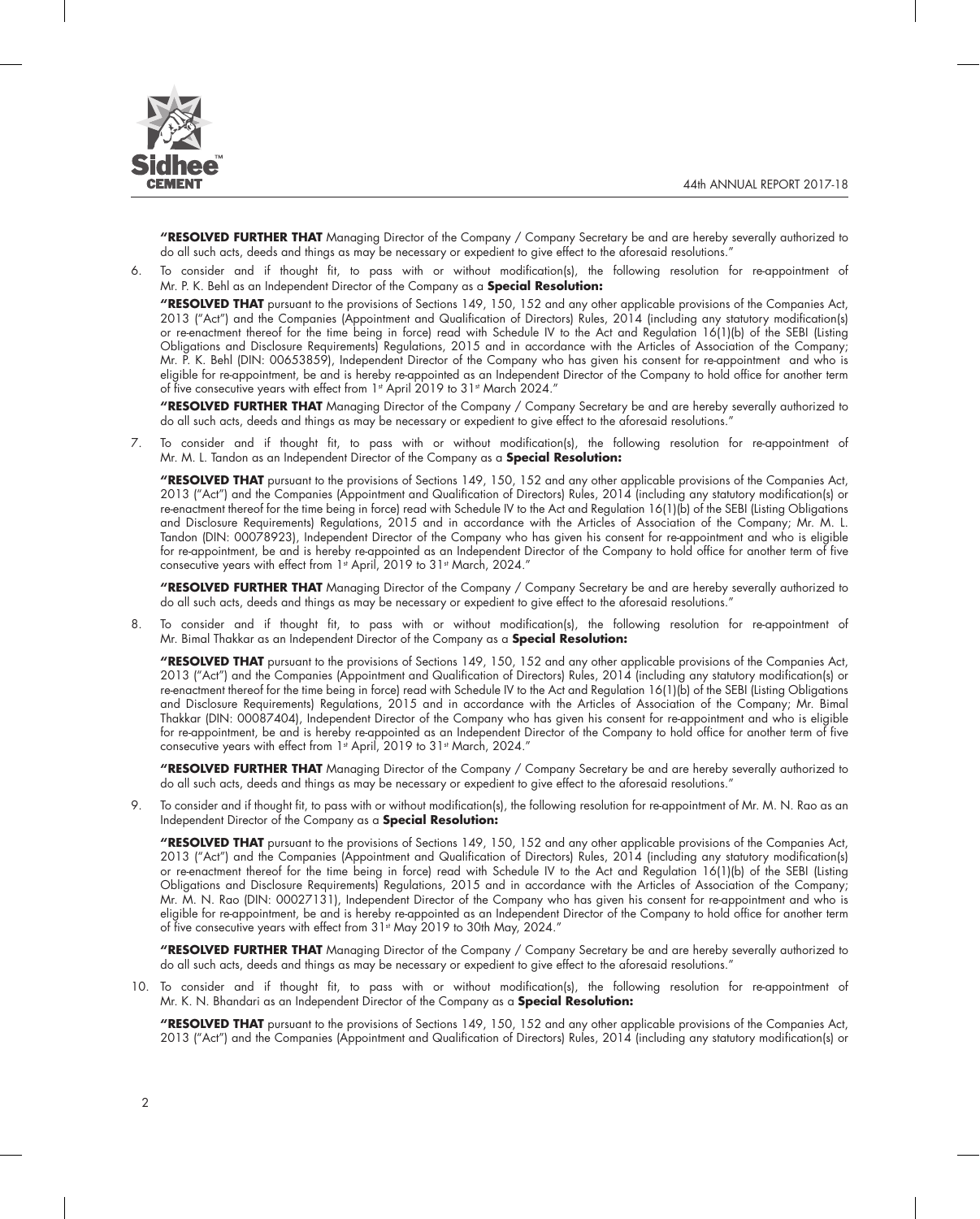re-enactment thereof for the time being in force) read with Schedule IV to the Act and Regulation 16(1)(b) of the SEBI (Listing Obligations and Disclosure Requirements) Regulations, 2015 and in accordance with the Articles of Association of the Company; Mr. K. N. Bhandari (DIN: 00026078), Independent Director of the Company who has given his consent for re-appointment and who is eligible for re-appointment, be and is hereby re-appointed as an Independent Director of the Company to hold office for another term of five consecutive years with effect from  $31<sup>st</sup>$  May, 2019 to  $30<sup>th</sup>$  May, 2024."

**"RESOLVED FURTHER THAT** Managing Director of the Company / Company Secretary be and are hereby severally authorized to do all such acts, deeds and things as may be necessary or expedient to give effect to the aforesaid resolutions."

11. To consider and if thought fit, to pass with or without modification(s), the following resolution for re-appointment of Mrs. Bhagyam Ramani as an Independent Director of the Company as a **Special Resolution:**

**"RESOLVED THAT** pursuant to the provisions of Sections 149, 150, 152 and any other applicable provisions of the Companies Act, 2013 ("Act") and the Companies (Appointment and Qualification of Directors) Rules, 2014 (including any statutory modification(s) or re-enactment thereof for the time being in force) read with Schedule IV to the Act and Regulation 16(1)(b) of the SEBI (Listing Obligations and Disclosure Requirements) Regulations, 2015 and in accordance with the Articles of Association of the Company; Mrs. Bhagyam Ramani (DIN: 00107097), Independent Director of the Company who has given his consent for re-appointment and who is eligible for re-appointment, be and is hereby re-appointed as an Independent Director of the Company to hold office for another term of five consecutive years with effect from 4<sup>th</sup> August 2019 to 3<sup>rd</sup> August 2024."

**"RESOLVED FURTHER THAT** Managing Director of the Company / Company Secretary be and are hereby severally authorized to do all such acts, deeds and things as may be necessary or expedient to give effect to the aforesaid resolutions."

12. To consider and if thought fit, to pass, with or without modification(s), the following resolutions for remuneration of Mr. Jay Mehta, Executive Vice Chairman from 1<sup>st</sup> January 2019 till 31<sup>st</sup> December 2020 as a **Special Resolution:** 

**"RESOLVED THAT** pursuant to the provisions of Section 197, 198 and 203(3) read with Schedule V and other applicable provisions of the Companies Act, 2013; as amended from time to time, subject to the regulations of SEBI (LODR) (Amendment) Regulations, 2018 and as amended from time to time and subject to approval of the Central Government (if applicable) and subject to such approvals, consents and permissions as may be necessary and subject to such modifications, variations as may be approved and acceptable to Mr. Jay Mehta, Executive Vice Chairman, the consent of the Members be and is hereby accorded to pay Mr. Jay Mehta, Executive Vice Chairman, remuneration over a period of remaining two years of tenure that is from 1st January 2019 to 31st December 2020 by 5% increase on total remuneration as on 31st December 2018 for the calendar year 2019 and by 5% increase on total remuneration as on 31st December 2019 for the calendar year 2020 as detailed in the Explanatory Statement by way of Salary plus HRA or Company leased accommodation plus perquisites, reimbursement of expenses and provident fund and superannuation fund as per rules of the Company and gratuity payable at the time of retirement."

**"RESOLVED FURTHER THAT** in addition to the above; consent of the Members be and is hereby accorded to also pay to Mr. Jay Mehta, Executive Vice Chairman, Commission of 1.5% of the net profits of the Company for the Financial year ending 31st March 2019."

**"RESOLVED FURTHER THAT** in addition to the above; consent of the Members be and is hereby accorded to also pay to Mr. Jay Mehta, Executive Vice Chairman, Commission of 1.5% of the net profits of the Company for the Financial year ending 31st March 2020."

**"RESOLVED FURTHER THAT** above remuneration shall be paid as Minimum Remuneration in case of loss or inadequacy of profits in any financial year during his tenure."

**"RESOLVED FURTHER THAT** consent of the Members be and is hereby accorded that the fees for compensation payable to Mr. Jay Mehta during his tenure upto  $31$ <sup>st</sup> December 2020 may exceed the limits as provided under the Regulation  $17(6)(e)$  of SEBI (LODR) (Amendment) Regulations 2018 effective from 1st April 2019."

**"RESOLVED FURTHER THAT** the Board of Directors of the Company / Committee of the Board be and is hereby authorized to alter, amend or vary the terms and conditions as may be agreed to between the Board of Directors and Mr. Jay Mehta within such guidelines or amendments as may be prescribed by the Companies Act, 2013 or subject to such approval as may be required."

**"RESOLVED FURTHER THAT** any Director of the Company / Company Secretary be and are hereby severally authorized to do all such acts, deeds and things as may be necessary or expedient to give effect to the aforesaid resolutions."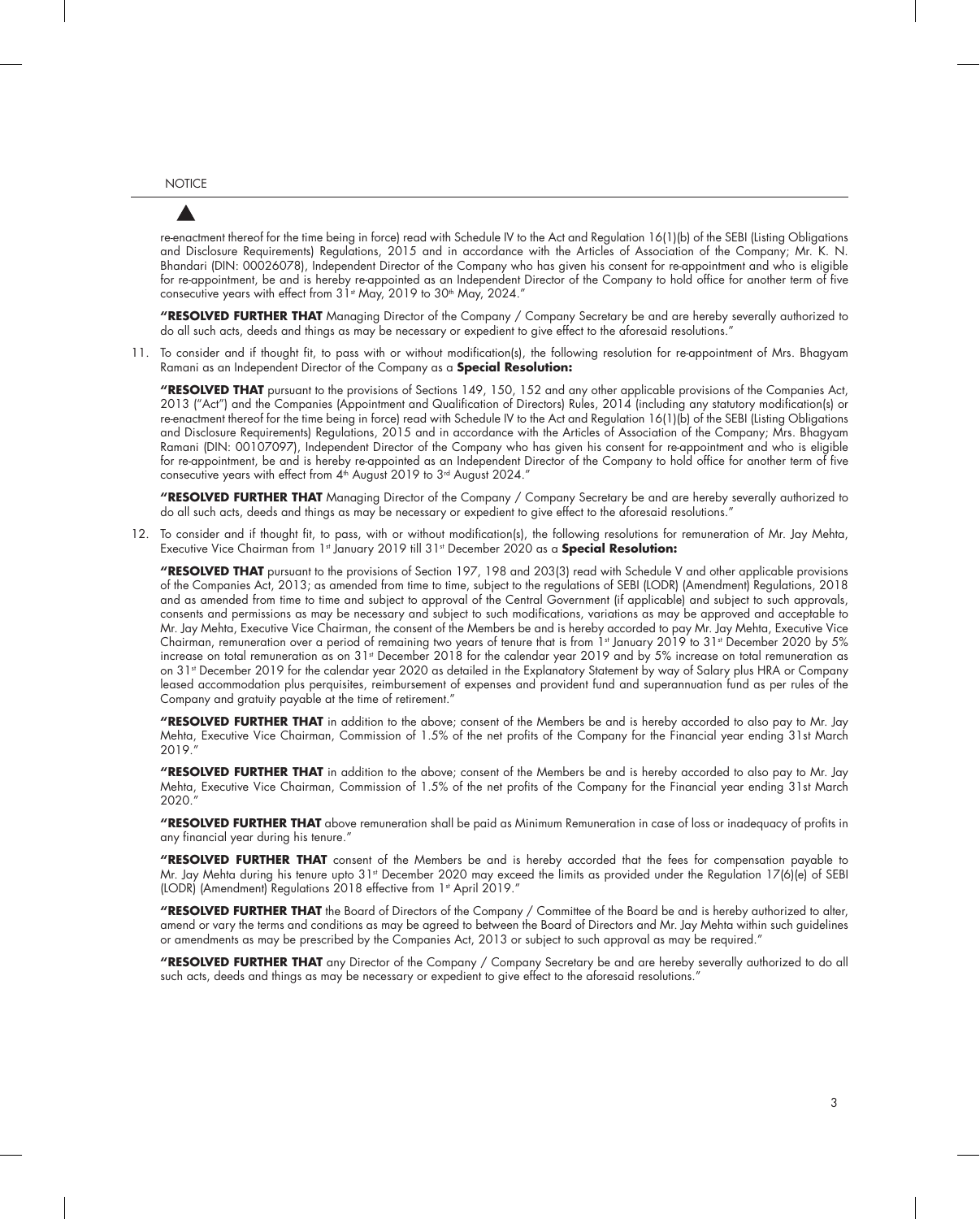

13. To consider and if thought fit, to pass, with or without modification(s), the following resolutions for remuneration of Mr. M. S. Gilotra, Managing Director from 1<sup>st</sup> January 2019 till 31<sup>st</sup> December 2020 as a **Special Resolution:** 

**"RESOLVED THAT** pursuant to the provisions of Section 197, 198 and 203(3) read with Schedule V and other applicable provisions of the Companies Act, 2013; as amended from time to time and subject to such approvals, consents and permissions as may be necessary and subject to such modifications, variations as may be approved and acceptable to Mr. M. S. Gilotra, Managing Director, the consent of the Members be and is hereby accorded to pay Mr. M. S. Gilotra, Managing Director, remuneration over a period of remaining two years of tenure that is from 1st January 2019 to 31st December 2020 by 5% increase on total remuneration as on 31st December 2018 for the calendar year 2019 and by 5% increase on total remuneration as on 31st December 2019 for the calendar year 2020 as detailed in the Explanatory Statement by way of Salary plus HRA or Company leased accommodation plus perquisites, reimbursement of expenses and provident fund and superannuation fund as per rules of the Company and gratuity payable at the time of retirement."

**"RESOLVED FURTHER THAT** in addition to the above; consent of the Members be and is hereby accorded to also pay to Mr. M. S. Gilotra, Managing Director, Commission of 1% of the net profits of the Company for the Financial Year ending 31<sup>st</sup> March 2019."

**"RESOLVED FURTHER THAT** in addition to the above; consent of the Members be and is hereby accorded to also pay to Mr. M. S. Gilotra, Managing Director, Commission of 1% of the net profits of the Company for the Financial Year ending 31<sup>st</sup> March 2020."

**"RESOLVED FURTHER THAT** in case of loss or inadequacy of profits in any financial year during his tenure, Mr. M. S. Gilotra shall be paid remuneration in accordance with Schedule V Section II Part II(B) of the Act."

**"RESOLVED FURTHER THAT** consent of the Members be and is hereby accorded to pay remuneration and commission to Mr. M. S. Gilotra as per the above approvals during his tenure upto  $31$ <sup>\*</sup> December 2020 even if the same exceeds the limits as provided under the Regulation 17(6)(e) of SEBI (LODR) (Amendment) Regulations 2018 effective from 1st April 2019."

**"RESOLVED FURTHER THAT** the Board of Directors of the Company / Committee of the Board be and is hereby authorized to alter, amend or vary the terms and conditions as may be agreed to between the Board of Directors and Mr. M. S. Gilotra within such guidelines or amendments as may be prescribed by the Companies Act, 2013 or subject to such approval as may be required."

**"RESOLVED FURTHER THAT** any Director of the Company / Company Secretary be and are hereby severally authorized to do all such acts, deeds and things as may be necessary or expedient to give effect to the aforesaid resolutions."

 14. To consider and if thought fit, to pass, with or without modification(s), the following resolutions for the Overall Managerial Remuneration payable to Directors including Executive Vice Chairman and Managing Director as a **Special Resolution:**

**"RESOLVED THAT** pursuant to and with effect from the date of notification of Section 197 as amended by Companies (Amendment) Act, 2017 and subject to Schedule V of the Act and prevailing and required approvals of the respective directors (with regard to appointment / remuneration); the Members hereby approves that the remuneration and/or commission payable to the Executive Directors / Non-Executive Directors may exceed 11% but shall not exceed 15% of the Net Profits of the Company for the relevant Financial Year computed in the manner laid down in Sec 198 of the Companies Act, 2013 except that the remuneration of the directors shall not be deducted from the gross profits."

**"RESOLVED FURTHER THAT** remuneration payable to Chairman / other Directors who are neither managing directors nor whole-time directors may exceed –

- A) one percent of the net profits of the company but shall not exceed three percent, if there is a managing or whole-time director or manager;
- B) three percent of the net profits in any other case but shall not exceed five percent of the net profits."

**"RESOLVED FURTHER THAT** that the remuneration payable to any one Managing Director or Whole Time Director may exceed 5% of the Net Profits of the Company but shall not exceed 10% of the net profits of the Company."

**"RESOLVED FURTHER THAT** any Director of the Company / Company Secretary be and are hereby severally authorized to do all such acts, deeds and things as may be necessary or expedient to give effect to the aforesaid resolutions."

15. To consider and if thought fit, to pass with or without modification(s), the following resolution for continuation of holding of office by Mr. M. N. Mehta as a Non-Executive Chairman of the Company as a **Special Resolution:**

**"RESOLVED THAT** pursuant to the applicable provisions of Companies Act, 2013 as amended from time to time, Regulation 17(1) (2)(1A) of SEBI (Listing Obligations and Disclosure Requirements) (Amendment) Regulations, 2018 and in accordance with the Articles of Association of the Company; the consent of the Members of the Company be and is hereby accorded for continuation of holding of office by Mr. M. N. Mehta (DIN 00632865) as a Non – Executive Chairman who has attained the age of 75 (Seventy five) years."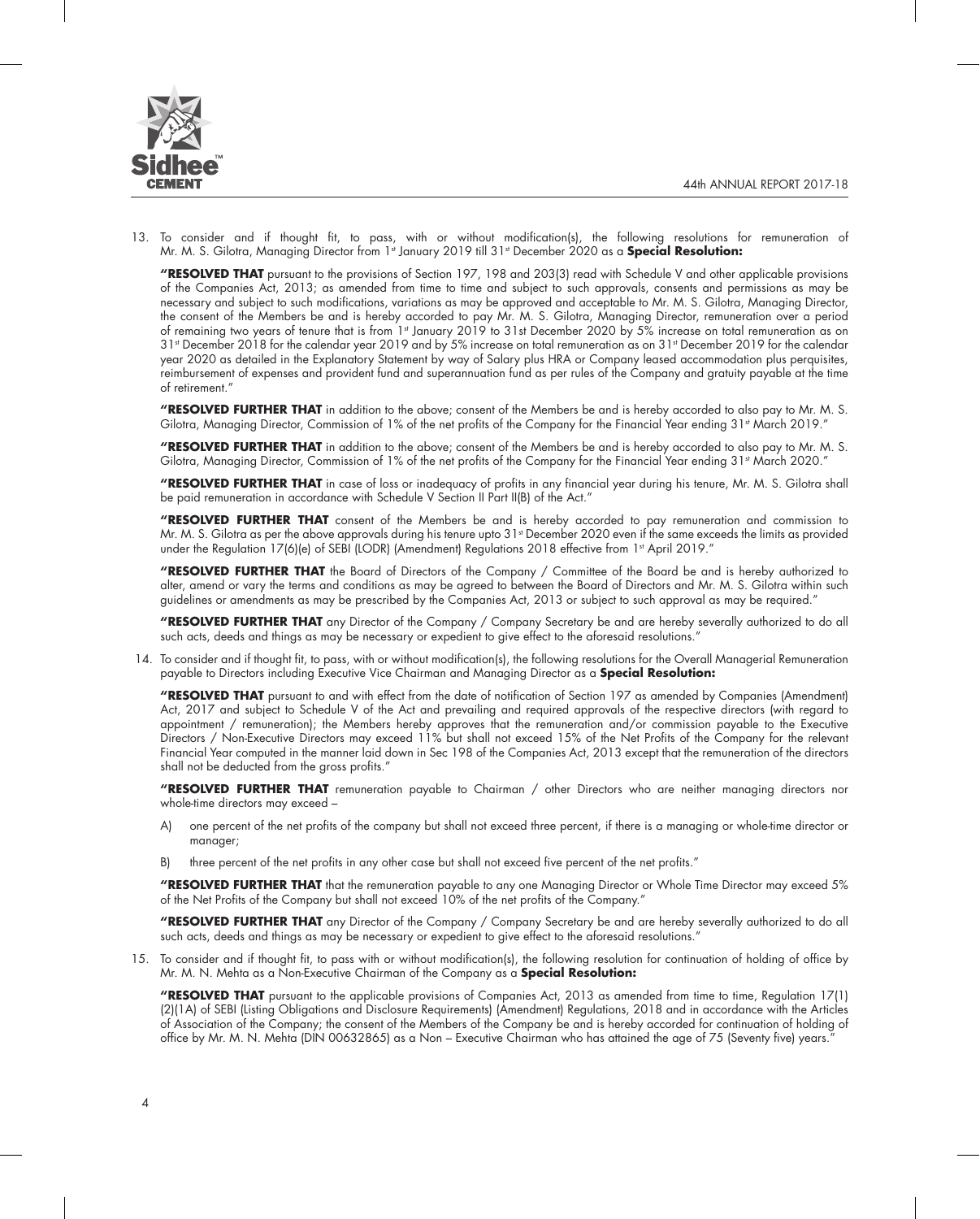**"RESOLVED FURTHER THAT** the Board of Directors of the Company be and is hereby authorised to do all such acts and take all such steps as may be necessary, proper or expedient to give effect to this resolution."

16. To consider and if thought fit, to pass with or without modification(s), the following resolution for continuation of holding of office by Mr. S. V. S. Raghavan as a Non-Executive Independent Director of the Company as a **Special Resolution:**

**"RESOLVED THAT** pursuant to the applicable provisions of Companies Act, 2013 as amended from time to time, Regulation 17(1) (2)(1A) of SEBI (Listing Obligations and Disclosure Requirements) (Amendment) Regulations, 2018 and in accordance with the Articles of Association of the Company; the consent of the Members of the Company be and is hereby accorded for continuation of holding of office by Mr. S.V.S. Raghavan (DIN- 00111019) as a Non-Executive Independent Director of the Company who has attained the age of 75 years."

**"RESOLVED FURTHER THAT** the Board of Directors of the Company be and is hereby authorised to do all such acts and take all such steps as may be necessary, proper or expedient to give effect to this resolution."

17. To consider and if thought fit, to pass with or without modification(s), the following resolution for continuation of holding of office by Mr. M. L. Tandon as a Non-Executive Independent Director of the Company as a **Special Resolution:**

**"RESOLVED THAT** pursuant to the applicable provisions of Companies Act, 2013 as amended from time to time, Regulation 17(1) (2)(1A) of SEBI (Listing Obligations and Disclosure Requirements) (Amendment) Regulations, 2018 and in accordance with the Articles of Association of the Company; the consent of the Members of the Company be and is hereby accorded for continuation of holding of office by Mr. M. L. Tandon (DIN-00078923) as a Non-Executive Independent Director of the Company who have attained the age of 75 years."

**"RESOLVED FURTHER THAT** the Board of Directors of the Company be and is hereby authorised to do all such acts and take all such steps as may be necessary, proper or expedient to give effect to this resolution."

18. To consider and if thought fit, to pass with or without modification(s), the following resolution for continuation of holding of office by Mr. M. N. Rao as a Non-Executive Independent Director of the Company as a **Special Resolution:**

**"RESOLVED THAT** pursuant to the applicable provisions of Companies Act, 2013 as amended from time to time, Regulation 17(1) (2)(1A) of SEBI (Listing Obligations and Disclosure Requirements) (Amendment) Regulations, 2018 and in accordance with the Articles of Association of the Company; the consent of the Members of the Company be and is hereby accorded for continuation of holding of office by Mr. M. N. Rao (DIN-00027131) as a Non-Executive Independent Director of the Company who have attained the age of 75 years."

**"RESOLVED FURTHER THAT** the Board of Directors of the Company be and is hereby authorised to do all such acts and take all such steps as may be necessary, proper or expedient to give effect to this resolution."

19. To consider and if thought fit, to pass with or without modification(s), the following resolution for continuation of holding of office by Mr. K. N. Bhandari as a Non-Executive Independent Director of the Company as a **Special Resolution:**

**"RESOLVED THAT** pursuant to the applicable provisions of Companies Act, 2013 as amended from time to time, Regulation 17(1) (2)(1A) of SEBI (Listing Obligations and Disclosure Requirements) (Amendment) Regulations, 2018 and in accordance with the Articles of Association of the Company; the consent of the Members of the Company be and is hereby accorded for continuation of holding of office by Mr. K. N. Bhandari (DIN- 00026078) as a Non-Executive Independent Director of the Company who have attained the age of 75 years."

**"RESOLVED FURTHER THAT** the Board of Directors of the Company be and is hereby authorised to do all such acts and take all such steps as may be necessary, proper or expedient to give effect to this resolution."

#### **By Order of the Board of Directors**

Place : Mumbai, **V.R. MOHNOT** Dated : 25th May, 2018 **CFO & Company Secretary**

Registered Office: Off. Veraval-Kodinar Highway, Sidheegram 362276 Tal: Sutrapada, Dist: Gir Somnath Gujarat.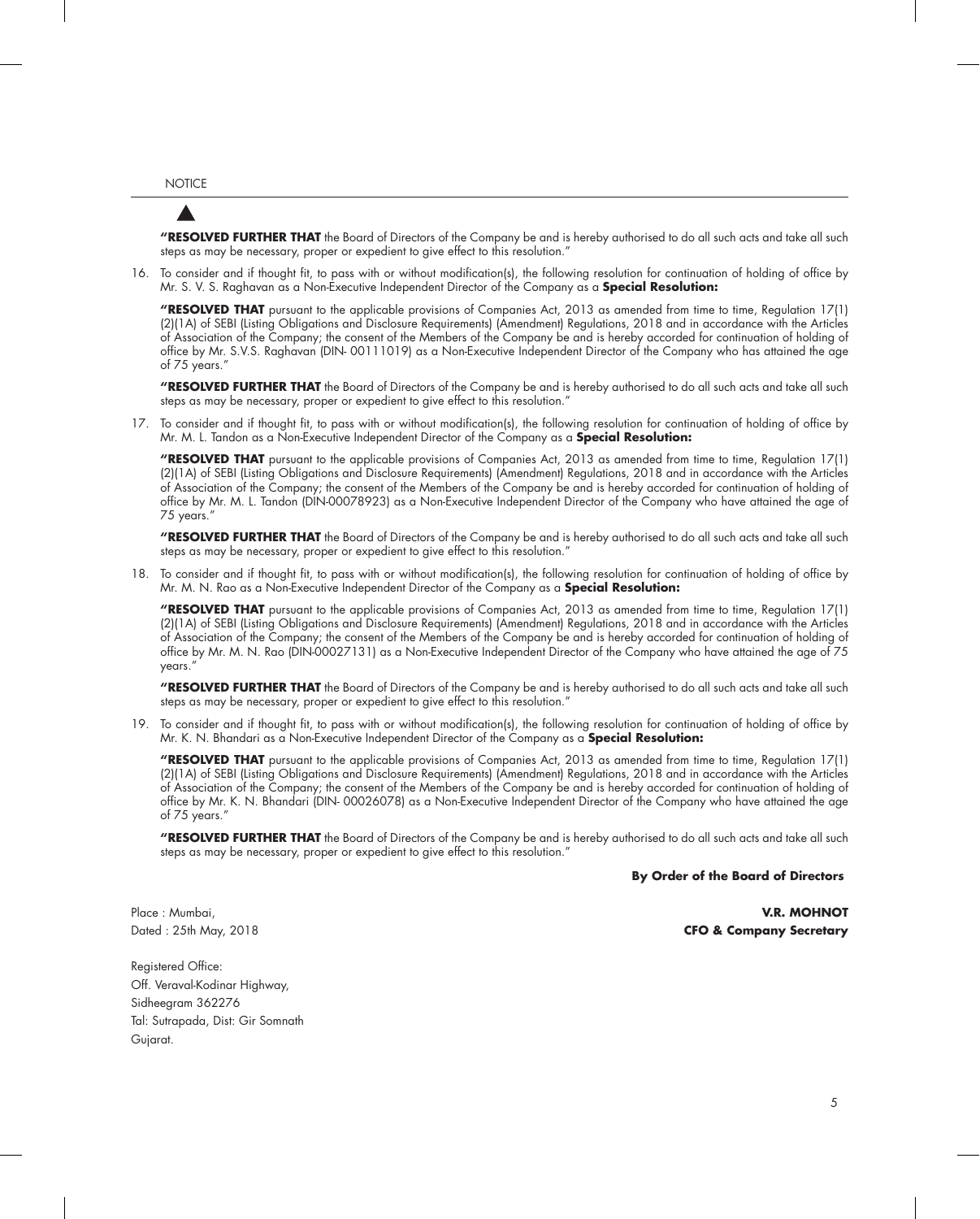

## **NOTES:**

- **1. A MEMBER ENTITLED TO ATTEND AND VOTE IS ENTITLED TO APPOINT A PROXY OR PROXIES TO ATTEND AND VOTE INSTEAD OF HIMSELF ON A POLL AND THAT A PROXY NEED NOT BE A MEMBER. PROXIES IN ORDER TO BE EFFECTIVE MUST BE RECEIVED BY THE COMPANY AT THE REGISTERED OFFICE NOT LESS THAN 48 HOURS BEFORE THE MEETING.**
- 2. As per Section 105 of the Companies Act, 2013 and rules made thereunder, a person can act as proxy on behalf of Members not exceeding 50 (fifty) in number and holding in the aggregate not more than 10% (ten percent) of the total share capital of the Company carrying voting rights. Further, a member holding more than 10% (ten percent) of the total share capital of the Company carrying voting rights may appoint a single person as proxy and such person shall not act as proxy for any other person or shareholder.
- 3. An explanatory statement pursuant to Section 102 of the Companies Act, 2013 in respect of Special Business specified above is annexed hereto.
- 4. Re-appointment of Directors:

Pursuant to Regulation 36 (3) of the SEBI (Listing Obligations and Disclosure Requirements) Regulation 2015 the profiles of directors proposed to be re-appointed at the ensuing Annual General Meeting are annexed to the Notice.

- 5. The Share Transfer Books and Register of Members of the Company shall remain closed from Wednesday the 1st August, 2018 to Monday the 13th August, 2018 (both days inclusive) in connection with the Annual General Meeting.
- 6. Only bonafide members of the Company whose names appear on the Register of members/Proxy holders, in possession of valid attendance slips duly filled and signed will be permitted to attend the meeting. The Company reserves the right to take all steps necessary to restrict non-members from attending the meeting.
- 7. Members who have multiple accounts in identical names or joint accounts in same order are requested to send their share certificates to the Registrar and Transfer Agents for consolidation of all such shareholdings into one account to facilitate better service.
- 8. (a) Members are requested to notify immediately any change of address:
	- i. To their Depository Participants (DPs) in respect of their electronic share accounts; and
	- ii. To the Registrar and Transfer Agents, M/s. Link Intime India Pvt. Ltd., C-101, 247 Park, L.B.S. Marg, Vikhroli (West), Mumbai- 400083 in respect of their physical share folios, if any.
	- (b) In case the mailing address mentioned on this Annual Report is without the pin code, members are requested to kindly inform the Registrars & Transfer Agents their PIN CODE immediately.
- 9. Non-resident Indian Members are requested to inform the Registrars immediately of the change in their residential status, if any.
- 10. **The Securities and Exchange Board of India (SEBI) has mandated the submission of Permanent Account Number (PAN) by every participant in securities market. Members holding shares in electronic form are, therefore, requested to submit the PAN to their Depository Participants with whom they are maintaining their demat accounts. Members holding shares in physical form can submit their PAN details to the Registrars and Transfer Agent.**
- 11. Members desiring any information on the Accounts are requested to write to the Company at least one week before the Annual General meeting so as to enable the Management to keep the information ready and replies will be provided only at the meeting.
- 12. Electronic copy of the Annual Report for 2017-18 is being sent to all the members whose email IDs are registered with the Company/ Depository Participant(s) for communication purposes unless any member has requested for a hard copy of the same. For members who have not registered their email address, physical copies of the Annual Report for 2017-18 is being sent in the permitted mode. **Members are requested to Register their e-mail ID with respective Depository Participant (s) and/or Registrars & Transfer Agents to support Green Initiative of Government of India.**
- 13. Electronic copy of the Notice of the 44<sup>th</sup> Annual General Meeting of the Company *inter alia* indicating the process and manner of e-voting along with Attendance Slip and Proxy Form is being sent to all the members whose email IDs are registered with the Company/ Depository Participant(s) for communication purposes unless any member has requested for a hard copy of the same. For members who have not registered their email address, physical copies of the Notice of the 44<sup>th</sup> Annual General Meeting of the Company inter alia indicating the process and manner of e-voting along with Attendance Slip and Proxy Form is being sent in the permitted mode.
- 14. Members may also note that the Notice of the 44<sup>th</sup> Annual General Meeting and the Annual Report for 2017-18 will also be available on the Company's website **www.gujaratsidheecementlimited.com** for their download. The physical copies of the aforesaid documents will also be available at the Company's Registered Office for inspection during 10.00 a.m. to 12.00 noon on any working day till the date of the ensuing Annual General Meeting. Even after registering for e-communication, members are entitled to receive such communication in physical form, upon making a request for the same, by post free of cost. For any communication, the members may also send requests to the Company's investor email id: gsclinvestorquery@mehtagroup.com.
- 15. The Annual Report for 2017-18 along with the Notice of Annual General Meeting is being sent to the Members, whose names appear in the Register of Members / depositories as at closing hours of business on 13th July, 2018.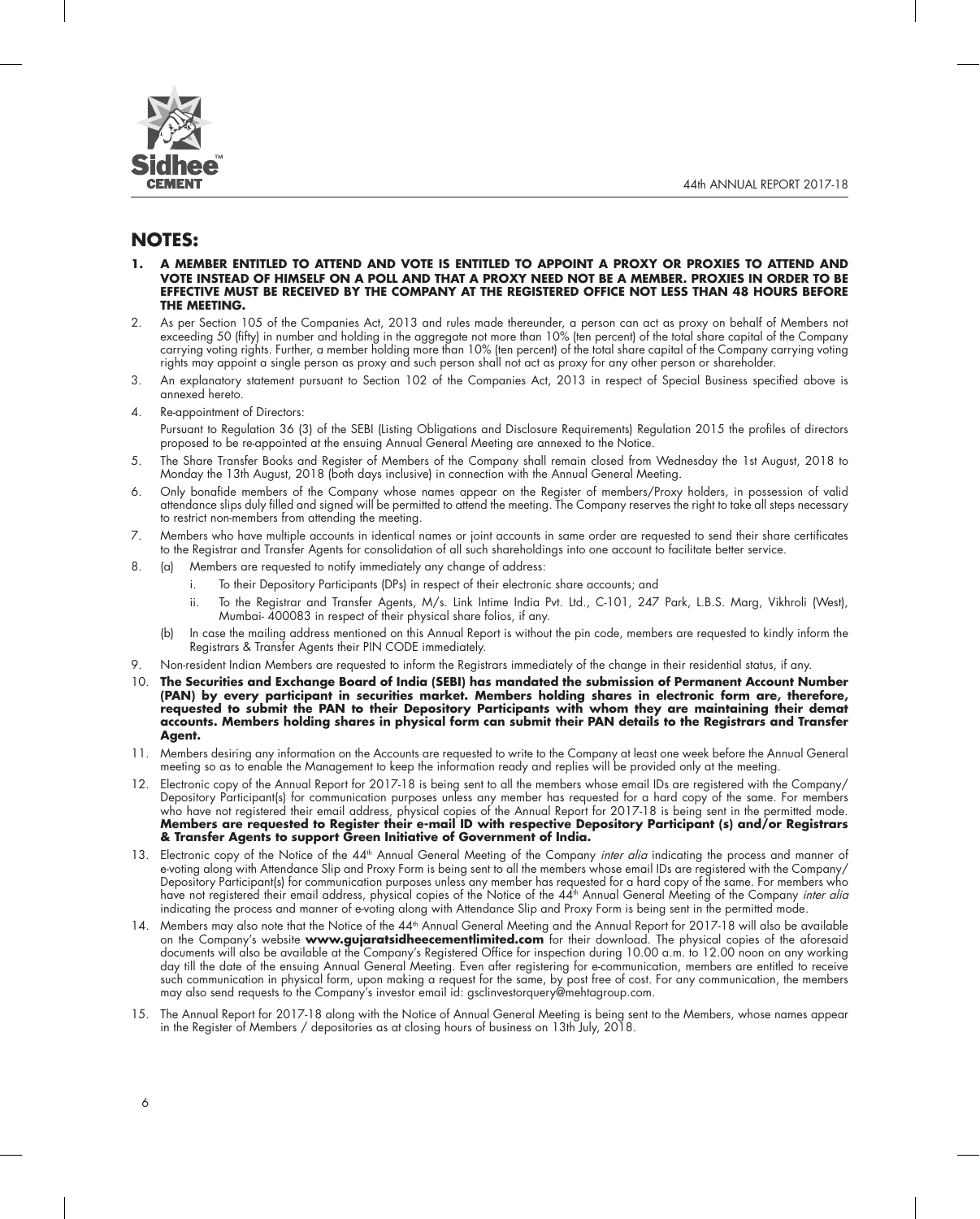#### 16. **Shares of the Company are compulsorily required to be traded in demat form. If you have not dematerialized your shares, you are requested to get the shares dematerialized at the earliest in your own interest.**

17. Voting through electronic means:

In compliance with provisions of Section 108 of the Companies Act, 2013 and Rule 20 of the Companies (Management and Administration) Rules, 2014, the Company is pleased to provide members facility to exercise their right to vote at the 44th Annual General Meeting (AGM) by electronic means and the business may be transacted through e-Voting Services provided by Central Depository Services (India) Limited(CDSL) and members attending the meeting who have not already cast their vote by remote e-voting shall be able to exercise their right at the meeting.

The voting rights of shareholders shall be in proportion to their shares of the paid up equity share capital of the Company as on the cut-off date 7th August, 2018.

A member may participate in the General Meeting even after exercising his right to vote through remote e-voting but shall not be allowed to vote again.

The Chairman shall at the Annual General Meeting at the end of discussions on the resolutions on which voting is to be held, allow voting with the assistance of scrutinizer by use of ballot or polling paper for all those members who are present at the General Meeting but have not cast their votes availing the remote e-voting facility.

Mr. Sachin Ahuja, Chartered Accountant (Membership No. 109019) and Proprietor of M/s. Sachin Ahuja & Associates, Chartered Accountants (Membership No. 133448W) has been appointed as the Scrutinizer to scrutinize the e-voting process in a fair and transparent manner.

The Scrutinizer shall submit his report to the Chairman. The Results declared along with the Scrutinizer's Report shall be placed on the Company's website **www.gujaratsidheecementlimited.com** and on the website of CDSL immediately on passing of the resolutions at the AGM of the Company and communicated to the BSE Limited and National Stock Exchange of India Ltd.

The instructions for shareholders voting electronically are as under:

- (i) The voting period begins on **10th August, 2018 at 9.00 a.m. and ends on 12th August, 2018 at 5.00 p.m.** During this period members' of the Company, holding shares either in physical form or in dematerialized form, as on the cut-off date, may cast their vote electronically. The e-voting module shall be disabled by CDSL for voting thereafter.
- (ii) The members should log on to the e-voting **website: www.evotingindia.com**.
- (iii) Click on Shareholders/Members.
- (iv) Now Enter your User ID

For CDSL: 16 digits beneficiary ID,

For NSDL: 8 Character DP ID followed by 8 Digits Client ID,

Members holding shares in Physical Form should enter Folio Number registered with the Company.

- (v) Next enter the Image Verification as displayed and Click on Login.
- (vi) If you are holding shares in demat form and had logged on to **www.evotingindia.com** and voted on an earlier voting of any company, then your existing password is to be used.
- (vii) If you are a first time user follow the steps given below:

|                   | For Members holding shares in Demat Form and Physical Form                                                                                                                                                 |
|-------------------|------------------------------------------------------------------------------------------------------------------------------------------------------------------------------------------------------------|
| PAN               | Enter your 10 digit alpha-numeric *PAN issued by Income Tax Department (Applicable for both demat)<br>shareholders as well as physical shareholders)                                                       |
|                   | Members who have not updated their PAN with the Company/Depository Participant are requested to<br>use the sequence number which is printed on Postal Ballot / Attendance Slip indicated in the PAN field. |
| Dividend          | Bank   Enter the Dividend Bank Details or Date of Birth (in dd/mm/yyyy format) as recorded in your demat account<br>Details OR Date or in the Company records in order to login.                           |
| of Birth<br>(DOB) | If both the details are not recorded with the depository or Company, please enter the member id / folio<br>number in the Dividend Bank details field as mentioned in instruction (iv).                     |

(viii) After entering these details appropriately, click on " SUBMIT" tab.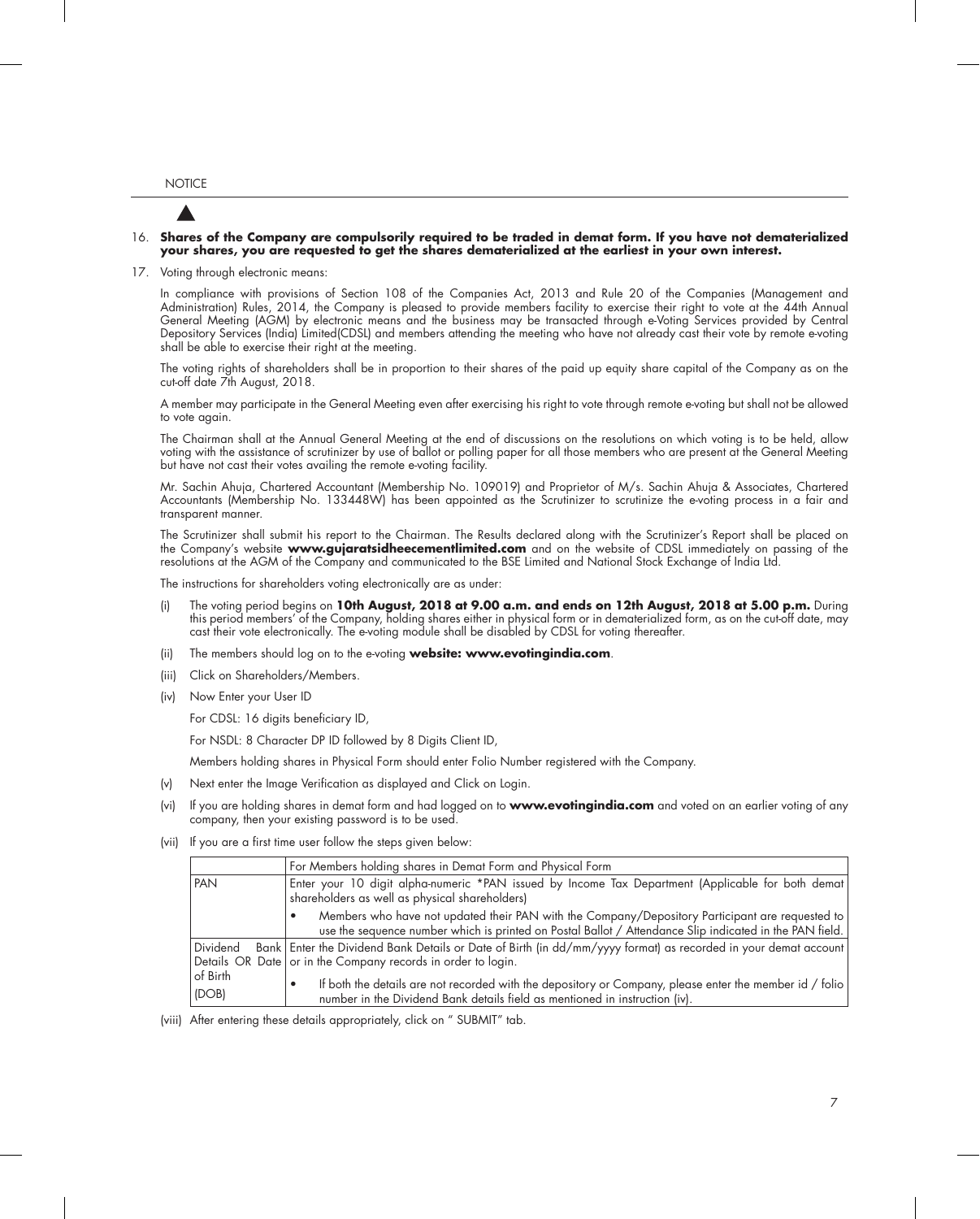

- (ix) Members holding shares in physical form will then directly reach the Company selection screen. However, members holding shares in demat form will now reach 'Password Creation' menu wherein they are required to mandatorily enter their login password in the new password field. Kindly note that this password is to be also used by the demat holders for voting for resolutions of any other company on which they are eligible to vote, provided that company opts for e-voting through CDSL platform. It is strongly recommended not to share your password with any other person and take utmost care to keep your password confidential.
- (x) For Members holding shares in physical form, the details can be used only for e-voting on the resolutions contained in this Notice.
- (xi) Click on the EVSN "Gujarat Sidhee Cement Limited" on which you choose to vote.
- (xii) On the voting page, you will see "RESOLUTION DESCRIPTION" and against the same the option "YES/NO" for voting. Select the option YES or NO as desired. The option YES implies that you assent to the Resolution and option NO implies that you dissent to the Resolution.
- (xiii) Click on the "RESOLUTIONS FILE LINK" if you wish to view the entire Resolution details.
- (xiv) After selecting the resolution you have decided to vote on, click on "SUBMIT". A confirmation box will be displayed. If you wish to confirm your vote, click on "OK", else to change your vote, click on "CANCEL" and accordingly modify your vote.
- (xv) Once you "CONFIRM" your vote on the resolution, you will not be allowed to modify your vote.
- (xvi) You can also take a print of the voting cast by clicking on "Click here to print" option on the Voting page.
- (xvii) If Demat account holder has forgotten the login password then enter the User ID and the image verification code and click on Forgot Password & enter the details as prompted by the system.

#### (xviii) **Note for Non – Individual Shareholders and Custodians**

- Non-Individual shareholders (i.e. other than Individuals, HUF, NRI etc.) and Custodian are required to log on to **www.evotingindia.com** and register themselves as Corporate.
- • A scanned copy of the Registration Form bearing the stamp and sign of the entity should be emailed to helpdesk.evoting@ cdslindia.com.
- After receiving the login details, user would be able to link the account(s) for which they wish to vote on.
- The list of accounts linked in the login should be mailed to helpdesk.evoting@cdslindia.com and on approval of the accounts they would be able to cast their vote.
- • A scanned copy of the Board Resolution and Power of Attorney (POA) which they have issued in favour of the Custodian, if any, should be uploaded in PDF format in the system for the scrutinizer to verify the same.
- (xix) In case you have any queries or issues regarding e-voting, you may refer the Frequently Asked Questions ("FAQs") and e-voting manual available at www.evotingindia.com, under help section or write an email to helpdesk.evoting@cdslindia.com

 Any further queries can be addressed to Mr. Sharad Patkar (Senior Executive), Link Intime India Pvt. Ltd., C- 101, 247 Park, L.B.S. Marg, Vikhroli (West), Mumbai- 400083, E-mail ID: rnt.helpdesk@linkintime.co.in.

#### **By Order of the Board of Directors**

Place : Mumbai, **V. R. MOHNOT** Dated : 25th May, 2018. **CFO & Company Secretary**

Registered Office: Off. Veraval-Kodinar Highway, Sidheegram 362276 Tal: Sutrapada, Dist: Gir Somnath Gujarat.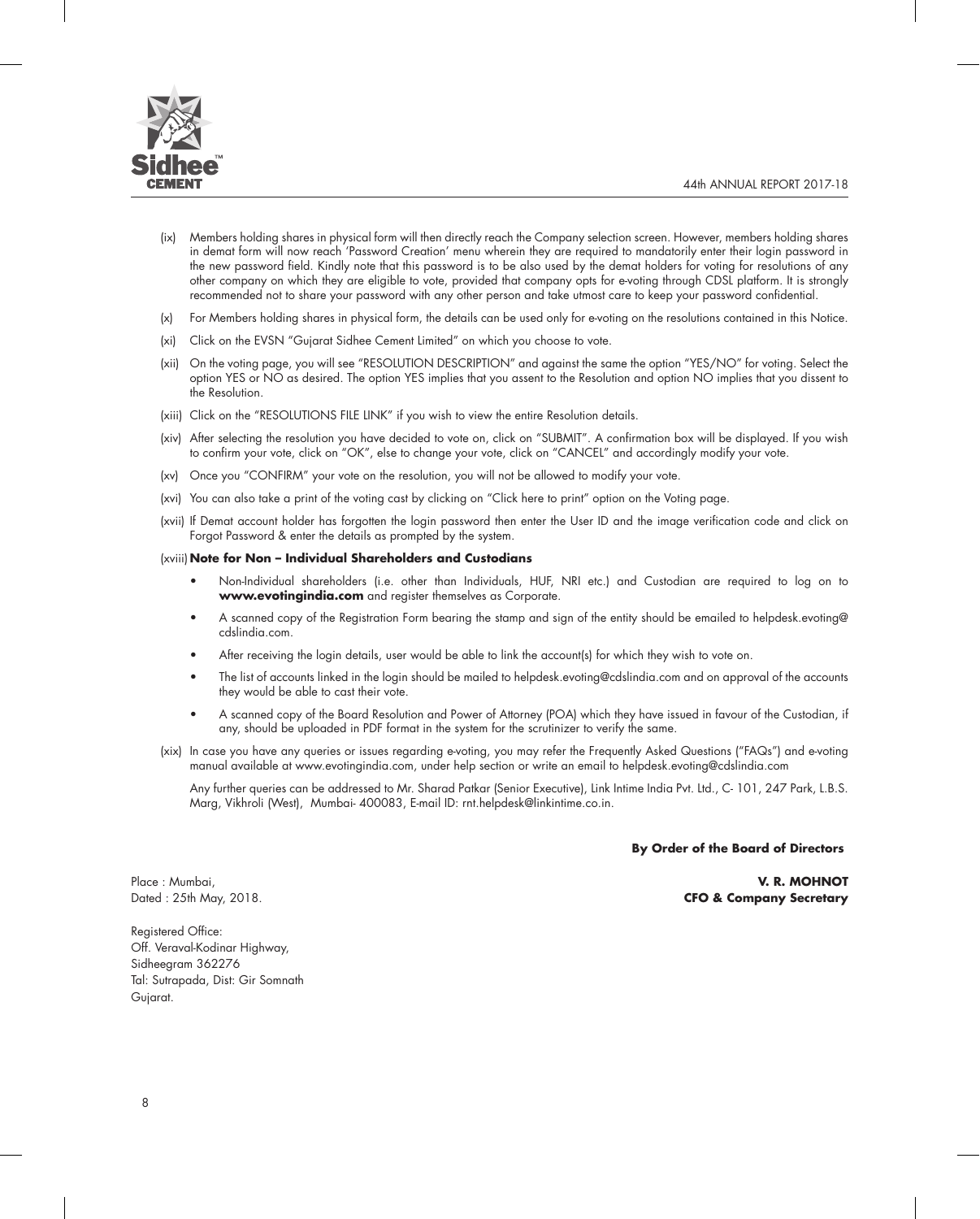## **EXPLANATORY STATEMENT AS REQUIRED BY SECTION 102 OF THE COMPANIES ACT, 2013 ("THE ACT")**

#### **Item No.4**

The Board has on the recommendation of the Audit Committee, approved the appointment of M/s. M. Goyal & Co, Cost Accountants as Cost Auditor of the Company at a remuneration of  $\bar{\tau}$  70,000/- plus applicable tax and reimbursement of travelling and out of pocket expenses incurred to conduct the audit of the cost records of the Company for the Financial Year ending March 31, 2019.

The remuneration of the Cost Auditor as recommended by the Audit Committee and approved by the Board of Directors needs to be ratified by the Members of the Company.

Accordingly the consent of the Members is sought for passing an Ordinary Resolution as set out at Item No. 4 of the Notice for appointment and remuneration payable to the Cost Auditors for the Financial Year ending March 31, 2019.

None of the Directors / Key Managerial Personnel of the Company / their relatives are, in any way, concerned or interested, financially or otherwise, in the resolution set out at Item No. 4 of the Notice.

Accordingly the Board recommends the resolutions as set out in item 4 of the Notice for approval of the Members.

#### **Item Nos. 5 to 11**

In accordance with the provisions of Section 149 sub-section 10 read along with sub-section 11 of the Companies Act, 2013; an independent director can be appointed for two consecutive terms of 5 years each wherein a Special Resolution is required to be passed at the Members meeting for the second consecutive term.

The Board at its meeting held on 25th May 2018, on the recommendation of Nomination & Remuneration Committee had approved and recommends to the Members for consideration with regard to re-appointment of following Independent Directors for second consecutive term of five years at the ensuing Annual General Meeting. The details of the existing tenure and proposed tenure are provided hereunder:

| Sr. | Name of the Independent Director | Tenure ends on | <b>Re-appointment proposed</b> |           |  |
|-----|----------------------------------|----------------|--------------------------------|-----------|--|
| No. |                                  |                | From                           | To        |  |
| Ι.  | Mr. S.V.S. Raghavan              | 31.3.2019      | 1.4.2019                       | 31.3.2024 |  |
| 2.  | Mr. P. K. Behl                   | 31.3.2019      | 1.4.2019                       | 31.3.2024 |  |
| 3.  | Mr. M. L. Tandon                 | 31.3.2019      | 1.4.2019                       | 31.3.2024 |  |
| 4.  | Mr. Bimal Thakkar                | 31.3.2019      | 1.4.2019                       | 31.3.2024 |  |
| 5.  | Mr. M. N. Rao                    | 30.5.2019      | 31.5.2019                      | 30.5.2024 |  |
| 6.  | Mr. K. N. Bhandari               | 30.5.2019      | 31.5.2019                      | 30.5.2024 |  |
| 7.  | Mrs. Bhagyam Ramani              | 3.8.2019       | 4.8.2019                       | 3.8.2024  |  |

Disclosure pursuant to Regulation 36(3) of the SEBI (Listing Obligations and Disclosure Requirements) Regulations, 2015 relating to Directors Seeking re-appointment at the Annual General Meeting is attached hereto as **Annexure A**.

Accordingly, the consent of the Members is sought for the re-appointment of the Independent Directors as detailed in the table herein above.

Save and except the above-named Independent Directors, none of the other Directors / Key Managerial Personnel of the Company / their relatives are, in any way, concerned or interested, financially or otherwise, in these Resolutions.

Accordingly the Board recommends the passing of the Special Resolutions as set out in the item no. 5 to 11 for the approval of the Members.

#### **Item No.12**

The Nomination & Remuneration Committee and the Board of Directors of the Company at their meetings held on  $15<sup>th</sup>$  May 2015 and the Members at the Annual General Meeting held on 22nd September 2015 approved (i) re-appointment of Mr. Jay Mehta as Executive Vice Chairman for a further period of 5 years effective from 1.1.2016 to 31.12.2020 and (ii) payment of remuneration over a period of 3 years from 1.1.2016 to 31.12.2018.

In accordance with the provisions of Section 197 of the Companies Act, 2013 as amended from time to time and all other applicable provisions of the Companies Act, 2013 and subject to the approval of Board and Members, in case of loss or inadequacy of profits, remuneration payable to Mr. Jay Mehta shall be in accordance with the Schedule V of the Companies Act, 2013.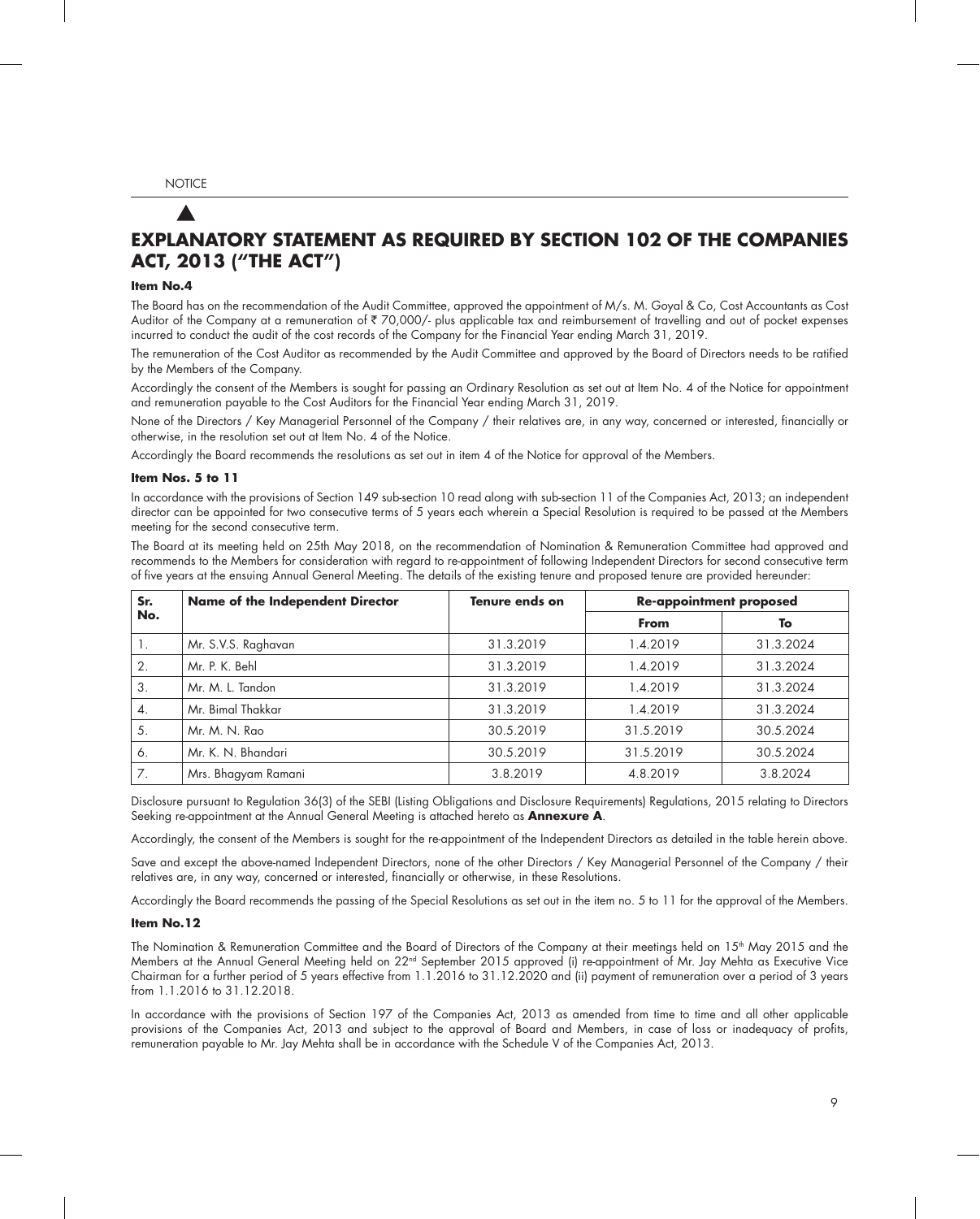

Further, during his tenure upto 31<sup>st</sup> December, 2020, if the compensation payable to Mr. Jay Mehta exceed the limits as provided under the Regulation 17(6)(e) of SEBI (LODR) (Amendment) Regulations 2018 effective from 1<sup>st</sup> April, 2019, then the same can be paid as per the above approvals even if the same exceeds the said limits, subject to the consent of the Members.

#### **Background, terms and conditions of Remuneration of Mr. Jay Mehta, Executive Vice-Chairman.**

Mr. Jay Mehta 57 years has done B.S. (Industrial Engineering) from Columbia University, New York, U.S.A and has completed his MBA, IMD from Lausanne, Switzerland in 1991. Mr. Jay Mehta was earlier Vice President (Technical) and thereafter from 1987 to 1989, he was Executive Director of Gujarat Sidhee Cement Ltd. At present he is also the Executive Vice Chairman of 'Saurashtra Cement Limited' (SCL), an associate company and part of Mehta Group.

#### **Remuneration**

Payment of remuneration to Mr. Jay Mehta, Executive Vice Chairman over a period of remaining two years of tenure from 1st January, 2019 to 31st December, 2020 by 5% increase on total remuneration as on 31st December, 2018 for the calendar year 2019 and by 5% increase on total remuneration as on 31<sup>st</sup> December, 2019 for the calendar year 2020 by way of salary plus HRA or Company leased accommodation plus perquisites and reimbursement of expenses plus provident fund and superannuation fund as per the rules of the Company and gratuity payable at the time of retirement, as approved by Nomination & Remuneration Committee and Board of Directors at its meeting held on 25<sup>th</sup> May, 2018. In accordance with the prevailing approvals of Nomination and Remuneration Committee, Board and Members, the total remuneration of Mr. Jay Mehta as on 31st December, 2018 will be ₹ 28,16,725 (Rupees Twenty Eight Lakhs Sixteen Thousand Seven Hundred and Twenty Five only).

In addition to the above, Mr. Jay Mehta shall also be entitled to the following by way of reimbursement as per Company's rules.

- 1. Personal Accident Insurance and Medi-claim insurance for self and family.
- 2. Encashment of unavailed leave at the end of the tenure.
- 3. Reimbursement of gas, electricity, water charges etc., at actuals.

Further, in addition to the above, Mr. Jay Mehta will also be entitled to the following in the course of discharging the duties and responsibilities and these will not be considered as part of above limits of remuneration.

- 1. Reimbursement of entertainment expenses incurred for Company's work, subject to maximum of ₹ 50,000 per month on submission of supporting/declaration.
- 2. Reimbursement of actual expenses incurred for Company's business including travel, hotel and other related expenses for himself and spouse, incurred in India and abroad.
- 3. Car with driver and communication facilities at residence for the business of the Company.
- 4. Reimbursement of expenses incurred in respect of books and periodicals at actuals against submission of supporting/s.
- 5. Entrance Fees / Subscription or reimbursement of Club Fees on actual basis.

In addition to the above, payment of 1.5% of the net profits of the Company as Commission to Mr. Jay Mehta for the Financial Year ending 31<sup>st</sup> March, 2019 and for the Financial year ending 31<sup>st</sup> March, 2020 respectively as approved by Nomination & Remuneration Committee and Board of Directors at its meeting held on 25<sup>th</sup> May, 2018.

The above appointment can be terminated by either side by giving three months' notice in writing. However, the Company can determine the same by giving three months' salary in lieu thereof.

Statement of particulars as prescribed under Schedule V of the Companies Act, 2013 forms part of this Notice as **Annexure B**.

Accordingly, the consent of the Members is sought to approve the remuneration payable to Mr. Jay Mehta from 1st of January 2019 till 31st December, 2020.

Mr. Jay Mehta is interested in his own remuneration. Mr. M. N. Mehta and Ms. Juhi Chawla Mehta being related to Mr. Jay Mehta, may be deemed to be concerned or interested in remuneration of Mr. Jay Mehta. Save and except them, none of the other Directors / Key Managerial Personnel of the Company / their relatives are, in any way, concerned or interested, financially or otherwise, in this Resolution.

The remuneration payable to him is commensurate with his abilities and experience and accordingly the Board recommends the passing of the Special Resolution as set out in the item no. 12 for the approval of the Members.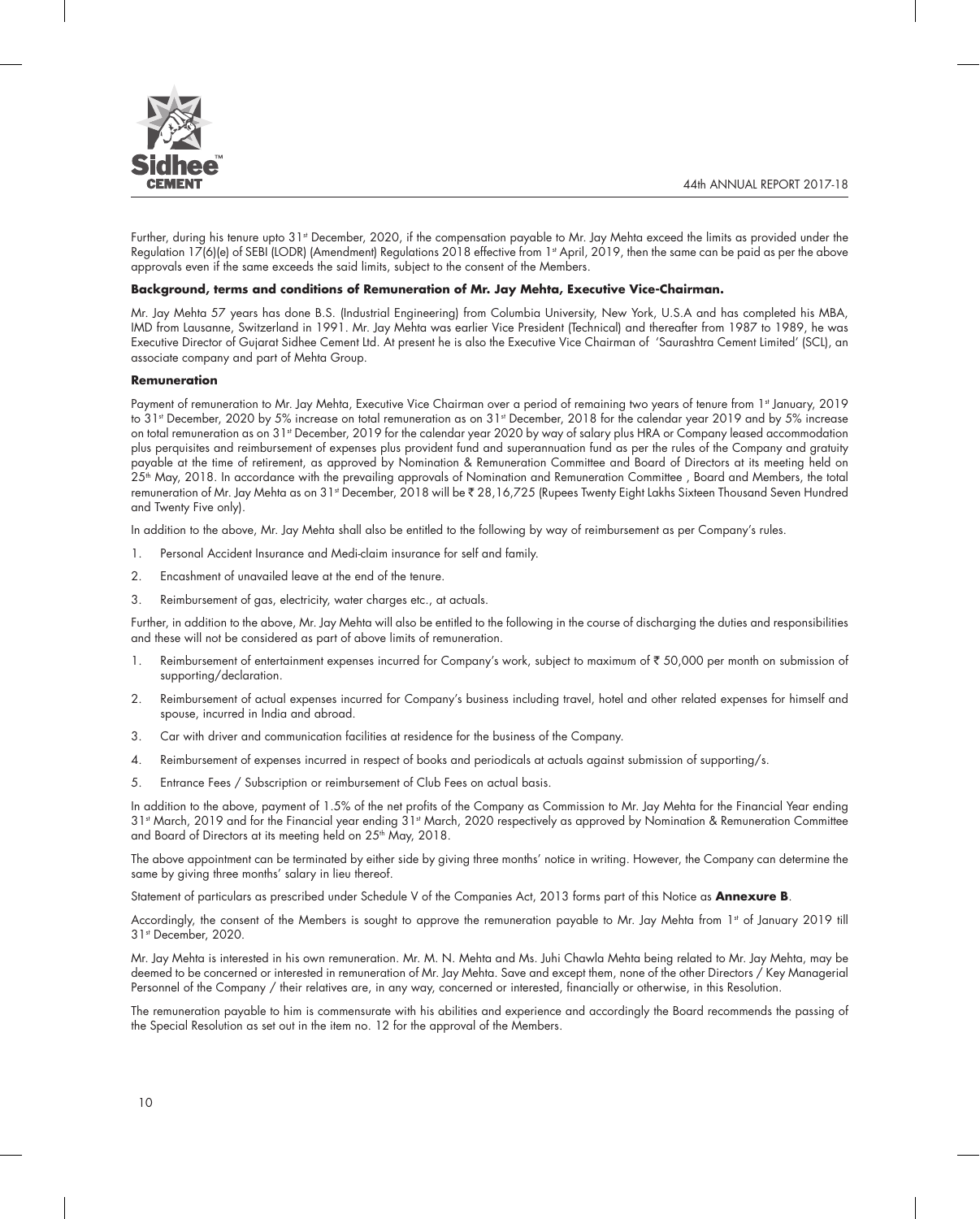# **Item No.13**

The Nomination & Remuneration Committee and the Board of Directors of the Company at their meetings held on  $15<sup>th</sup>$  May 2015 and the Members at the Annual General Meeting held on 22nd September 2015 approved (i) re-appointment of Mr. M. S. Gilotra as Managing Director for a further period of 5 years effective from 1.1.2016 to 31.12.2020 and (ii) payment of remuneration over a period of 3 years from 1.1.2016 to 31.12.2018.

In accordance with the provisions of Section 197 of the Companies Act, 2013 as amended from time to time and all other applicable provisions of the Companies Act, 2013, in case of no profits or inadequacy of profits, Mr. Gilotra shall be paid remuneration in accordance with Schedule V Section II Part II(B) of the Act as he is veteran in the cement industry, responsible for day to day management of the Company and has been working as Managing Director for the last 23 years.

Further, during his tenure upto 31<sup>st</sup> December 2020, if the salary / commission payable to Mr. Gilotra exceed the limits as provided under the Regulation 17(6)(e) of SEBI (LODR) (Amendment) Regulations 2018 effective from 1<sup>st</sup> April, 2019, then the same can be paid as per the above approvals even if the same exceeds the said limits, subject to the consent of the Shareholders.

#### **Background, terms and conditions of Remuneration of Mr. M. S. Gilotra, Managing Director**

Mr. M.S.Gilotra (68 years) is B.E. (Hons.) in Mechanical Engineering and having nearly 40 years of experience in cement industry. At present he is also the Managing Director of 'Saurashtra Cement Limited' (SCL), an associate company and part of Mehta Group.

#### **Remuneration**

Payment of remuneration to Mr. M. S. Gilotra, Managing Director over a period of remaining two years of tenure from 1st January 2019 to 31st December 2020 by 5% increase on total remuneration as on 31st December 2018 for the calendar year 2019 and by 5% increase on total remuneration as on 31st December 2019 for the calendar year 2020 by way of salary plus HRA or Company leased accommodation plus perquisites and reimbursement of expenses plus provident fund and superannuation fund as per the rules of the Company and gratuity payable at the time of retirement, as approved by Nomination & Remuneration Committee and Board of Directors at its meeting held on 25th May 2018. In accordance with the prevailing approvals of Nomination and Remuneration Committee, Board and Members, the total remuneration of Mr. M.S.Gilotra as on 31<sup>st</sup> December 2018 will be ₹ 19,93,742/- (Rupees Nineteen Lakhs Ninety Three thousand Seven Hundred and Forty Two only )

In addition to the above, Mr. M. S. Gilotra shall also be entitled to the following by way of reimbursement as per Company's rules.

- 1. Reimbursement for gas, electricity, water charges, etc. at actuals.
- 2. Personal Accident Insurance and Medi-claim insurance for self and family.
- 3. Medical reimbursement for self and family.
- 4. Reimbursement of Leave Travel Expenses for self and family.
- 5. Encashment of unavailed leave at the end of the tenure.

Further, in addition to the above, Mr. M. S. Gilotra will also be entitled to the following in the course of discharging the duties and responsibilities and these will not be considered as part of above limits of remuneration.

- 1. Reimbursement of entertainment expenses incurred for Company's work, subject to maximum of ₹ 50,000 per month on submission of supporting/declaration.
- 2. Reimbursement of actual expenses incurred for Company's business including travel, hotel and other related expenses for himself and spouse, incurred in India and abroad.
- 3. Car with driver and communication facilities at residence for the business of the Company.
- 4. Reimbursement of expenses incurred in respect of books and periodicals at actuals against submission of supporting/s.
- 5. Entrance Fees / Subscription or reimbursement of Club Fees on actual basis.

In addition to the above, payment of 1% of the net profits of the Company as Commission to Mr. M. S. Gilotra for the Financial Year ending 31st March, 2019 and for the Financial year ending 31st March, 2020 respectively as approved by Nomination & Remuneration Committee and Board of Directors at its meeting held on 25<sup>th</sup> May, 2018.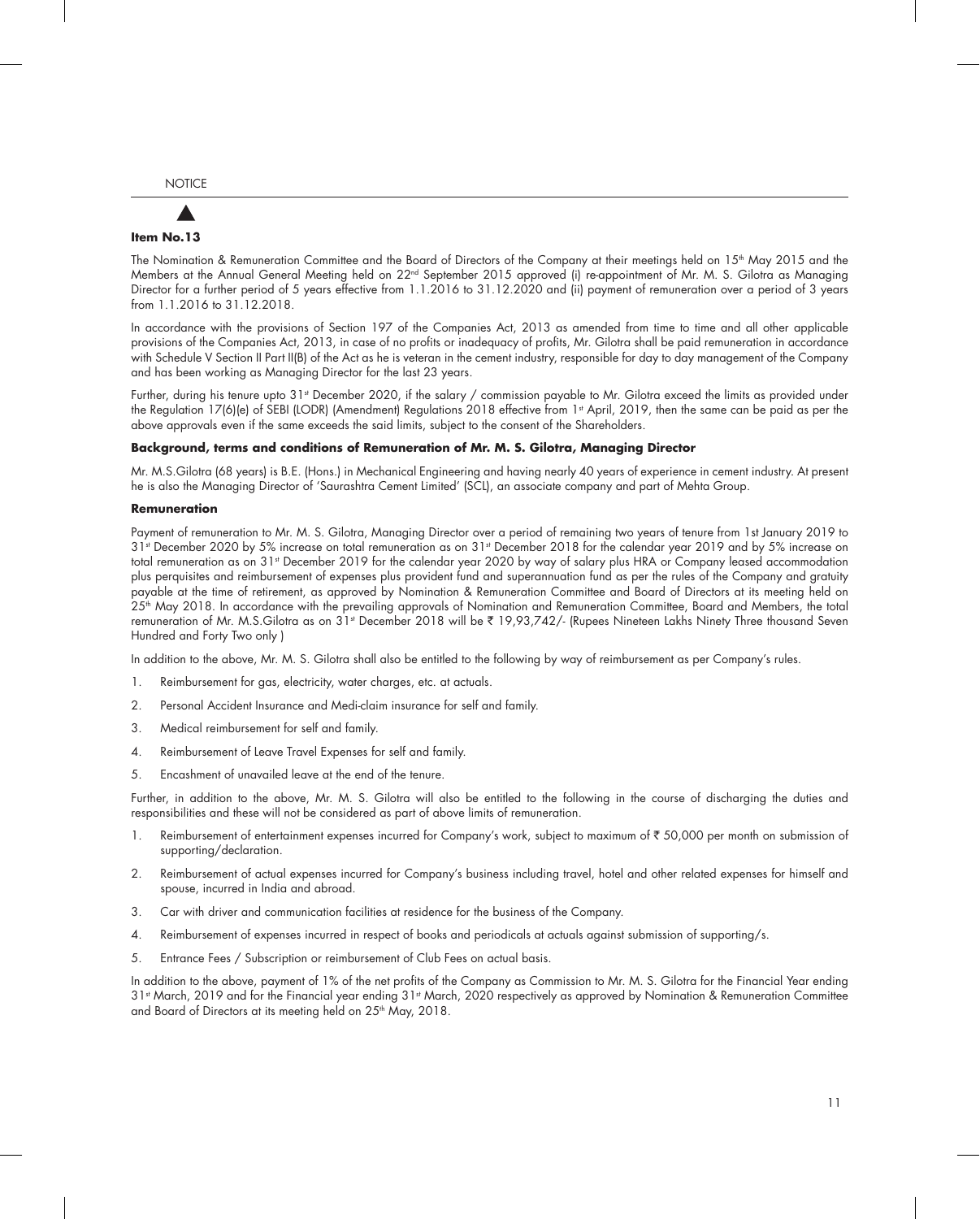

The above appointment can be terminated by either side by giving three months' notice in writing. However, the Company can determine the same by giving three months' salary in lieu thereof.

Statement of particulars as prescribed under Schedule V of the Companies Act, 2013 forms part of this Notice as **Annexure B**.

Accordingly, the consent of the Members is sought to approve the remuneration payable to Mr. M. S. Gilotra from 1st January 2019 till 31st December 2020.

Save and except Mr. M. S. Gilotra, none of the other Directors / Key Managerial Personnel of the Company / their relatives are, in any way, concerned or interested, financially or otherwise, in this Resolution.

The remuneration payable to him is commensurate with his abilities and experience and accordingly the Board recommends the passing of the special resolutions as set out in the item no. 13 for the approval of the Members.

#### **Item No. 14**

Section 197(1) of the Companies Act, 2013 has been amended under the Companies (Amendment) Act, 2017 and is yet to be notified. Under the said amendment act, the requirement of approval of the Central Government for the payment of managerial remuneration above the prescribed limits are replaced by approval through Special Resolution by Shareholders in General Meeting.

Section 197(1) of the Companies Act, 2013 as amended by the Companies (Amendment Act) 2017 states that "The total managerial remuneration payable by a public company to its Directors and Whole Time Director and manager in respect of any financial year shall not exceed 11% of the net profits of that company for the financial year computed in the manner laid down in Section 198 except that the remuneration of the Directors shall not be deducted from the gross profits.

Provided that the company in general meeting may authorize the payment of remuneration exceeding eleven percent of the net profits of the company subject to the provisions of Schedule V.

Provided further that, except with the approval of the company in general meeting (by a special resolution)

- (i) the remuneration payable to any one managing director; or whole-time director or manager shall not exceed five per cent of the net profits of the company and if there is more than one such director, remuneration shall not exceed ten per cent of the net profits to all such directors and manager taken together;
- (ii) the remuneration payable to Chairman/directors who are neither managing directors nor whole-time directors shall not exceed
	- A) one percent of the net profits of the company, if there is a managing or whole-time director or manager;
	- B) three percent of the net profits in any other case.

Further, in accordance with the proviso of Section 197 of the Companies Act, 2013 the remuneration payable to any one Managing Director or Whole Time Director may exceed 5% of the Net Profits of the Company, subject to the approval of the Members.

Under the Companies Act, 2013; the approval of Central Government was required for payment of remuneration in excess of the limits stated under the proviso (s) of Section 197 (1) of the Companies Act, 2013.

Accordingly; approval of Members is sought for payment of remuneration to Executive Directors / Non-Executive Directors as per the respective approvals of the Committee, Board and Members and subject to the provisions of schedule V, even if the same exceed the limits as specified under Sec 197(1) of the Companies Act, 2013 and upto the limits as provided in the resolution.

Save and except Directors, none of the other Key Managerial Personnel of the Company, in any way, concerned or interested, financially or otherwise, in this Resolution.

Accordingly the Board recommends the passing of the Special Resolutions as set out in the item no. 14 for the approval of the Members.

#### **Item Nos.15 to 19**

SEBI (LODR) Regulations 2018 was notified on  $9<sup>th</sup>$  of May 2018. Regulation 17(1)(2)(1A) of amended regulations provides that "No listed entity shall appoint a person or continue the Directorship of any person as a non-executive director who has attained the age of 75 years unless a Special Resolution is passed to that effect, in which case the explanatory statement annexed to the notice for such motion shall indicate the justification for appointment of such a person."

The same shall be effective from 1st of April 2019.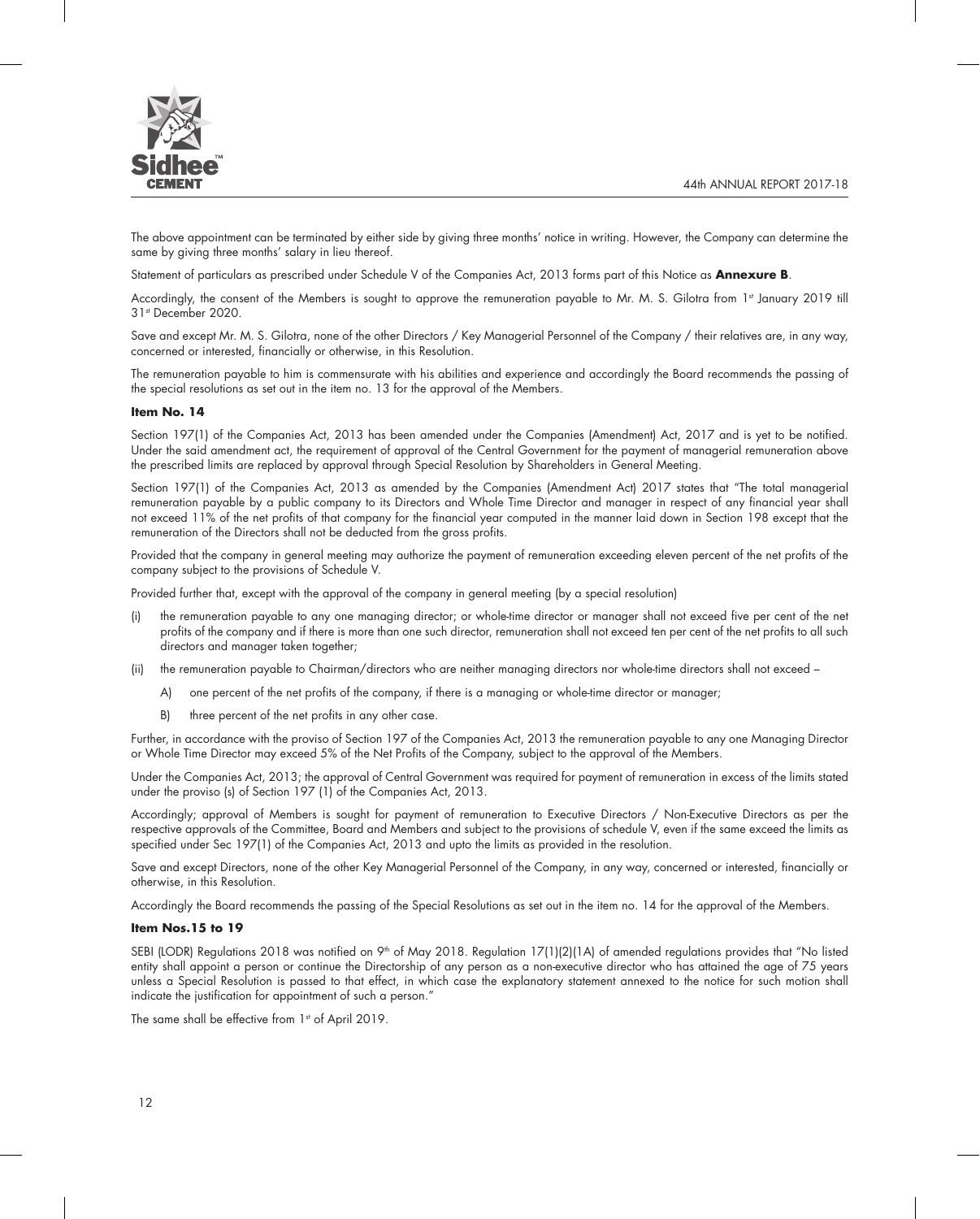## $\blacktriangle$

| Sr.<br>No. | Name of the<br><b>Director</b> | <b>Designation</b>                                   | Date of<br><b>Birth and</b><br>Age | Date of<br>appointment                                                                            | <b>Tenure ends</b><br>on | <b>Brief profile</b>                                                                                                                                                                                                                                                                                                                                                                      |
|------------|--------------------------------|------------------------------------------------------|------------------------------------|---------------------------------------------------------------------------------------------------|--------------------------|-------------------------------------------------------------------------------------------------------------------------------------------------------------------------------------------------------------------------------------------------------------------------------------------------------------------------------------------------------------------------------------------|
| 1.         | Mr. M. N.<br>Mehta             | Chairman - Non<br>Independent Director -<br>Promoter | 20/3/1932<br>86 years              | He joined the Board<br>on 7/12/1984 and<br>reappointed<br>was<br>in current term on<br>23/8/2016  |                          | He completed his schooling<br>in India and then joined the<br>family business at the age of<br>19 in East Africa and has over<br>six decades of entrepreneurial<br>experience.<br>He<br>is<br>the<br>motivating force behind the<br>Group.                                                                                                                                                |
| 2.         | Mr. S.V.S.<br>Raghavan         | Independent Director                                 | 4/5/1930<br>88 years               | He joined the Board<br>on 30/4/1992 and<br>reappointed<br>was<br>in current term on<br>31/5/2014  | 31/3/2019                | He is IDAS (Retd). He has<br>awarded<br>Padmashri<br>been<br>by Government of India for<br>excellent services.<br>He<br>his<br>was also given the award<br>of the "First Citizen of India"<br>by the President of India. He<br>was the Chairman of BHEL,<br>MMTC, STC, BBIL and retired<br>in the rank of Secretary of<br>the Ministry of Commerce,<br>Government of India, New<br>Delhi. |
| 3.         | Mr. M. L.<br>Tandon            | Independent Director                                 | 24/6/1939<br>79 years              | He joined the Board<br>on 8/7/1987 and<br>reappointed<br>was<br>in current term on<br>31/5/2014   | 31/3/2019                | He has done M.S.E.E.(Purdue),<br>USA, MBA (U.S.C,U.S.A). He<br>is an Industrialist. He is on the<br>Board of several private and<br>public limited companies.                                                                                                                                                                                                                             |
| 4.         | Mr. M. N. Rao                  | Independent Director                                 | 1/7/1937<br>81 years               | He joined<br>the Board on<br>10/11/1984 and<br>was reappointed<br>in current term on<br>31/5/2014 | 30/5/2019                | He is a Science Graduate<br>and Mechanical Engineer. He<br>has worked with IDBI and has<br>wide experience in Cement<br>Industry.                                                                                                                                                                                                                                                         |
| 5.         | Mr. K. N.<br>Bhandari          | Independent Director                                 | 1/3/1942<br>76 years               | He joined the Board<br>current<br>term<br>on<br>31/5/2014                                         | 30/5/2019                | has done<br>B.A., LL.B.<br>He<br>the<br>Ex-Chairman-<br>is<br>He<br>cum-Managing<br>Director of<br>The New India Assurance<br>Company Limited and United<br>India<br>Insurance<br>Company<br>Bhandari is<br>limited Mr<br>having rich experience in the<br>Insurance Industry. He is also<br>on the Board of several public<br>listed companies.                                          |

Details of the Directors who have attained the age of 75 years and above are given below: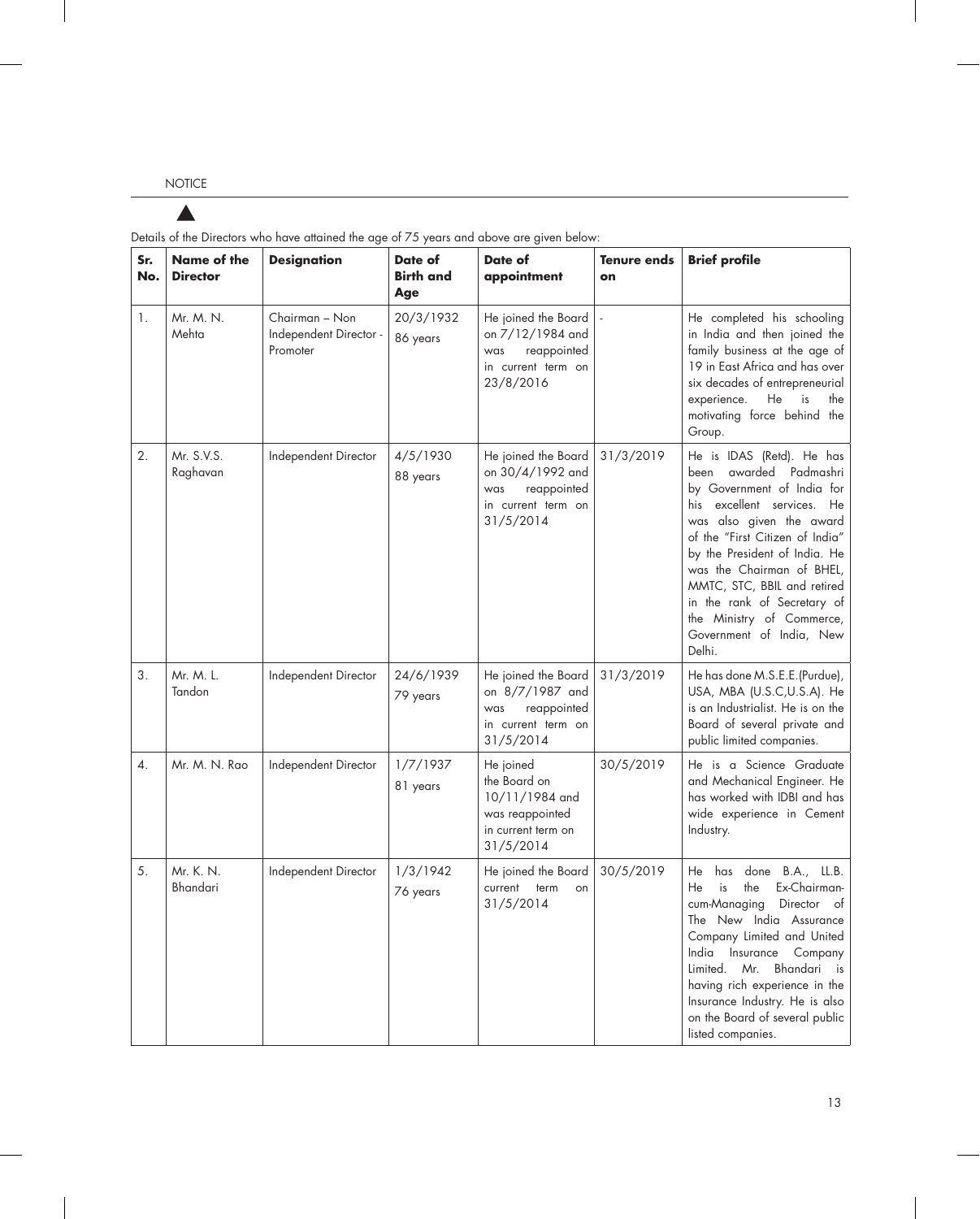

Further, Regulation 17(1)(b) of SEBI (LODR) Regulations, 2015 states that:

- Where the chairperson of the Board is a non-executive Director, atleast one-third of the Board shall comprise of Independent Directors and where the listed entity does not have a regular non-executive chairperson atleast half of the board shall comprise of Independent Directors.
- Provided that where the regular non-executive chairperson is a promoter of the listed entity or is related to any promoter or person occupying management positions at the level of board of directors or at one level below the board of directors, at least half of the board of directors of the listed entity shall consist of Independent Directors.

Save and except above Directors, none of the other Directors / Key Managerial Personnel of the Company / their relatives are, in any way, concerned or interested, financially or otherwise, in these Resolutions.

In view of the experience of these directors and the contribution made by them in the growth of the Company; the Board recommends the passing of the Special Resolutions as set out in the item nos. 15 to 19 for the approval of the Members.

**By Order of the Board of Directors**

Place : Mumbai, **V.R. MOHNOT** Dated : 25th May, 2018 **CFO & Company Secretary**

Registered Office: Off. Veraval-Kodinar Highway, Sidheegram 362276 Tal: Sutrapada, Dist: Gir Somnath Gujarat.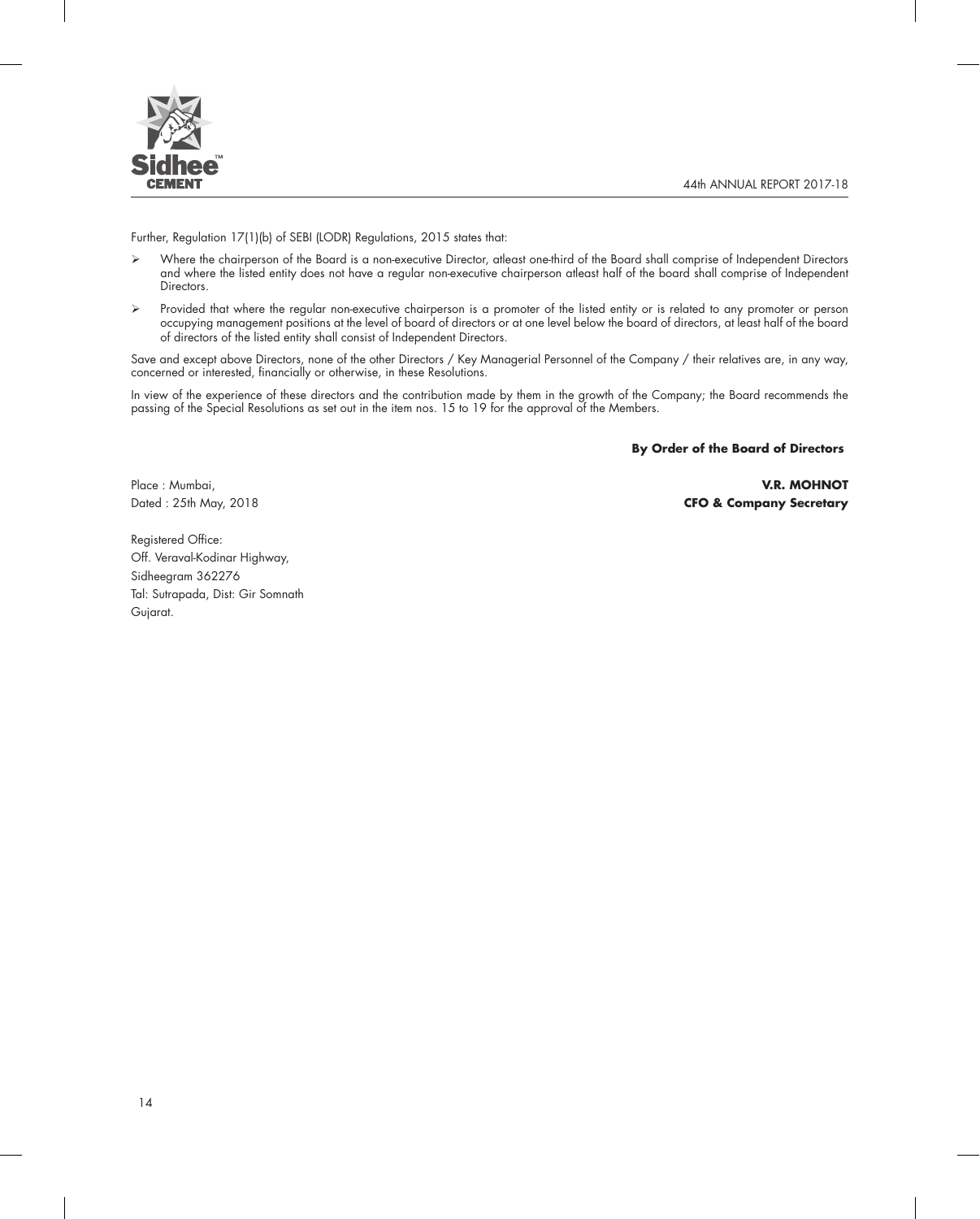### $\blacktriangle$

### **Annexure A**

| Name of Director<br>Mr. Hemnabh R. Khatau                                                                                                   |                                                                                                                                                                                                                                     | Mr. S.V.S. Raghavan<br>Mr. M.N. Rao                                                                                             |                                                                                                                                                                        | Mr. K.N.Bhandari                                                                                                                                                                                                                                                                                                                               |  |
|---------------------------------------------------------------------------------------------------------------------------------------------|-------------------------------------------------------------------------------------------------------------------------------------------------------------------------------------------------------------------------------------|---------------------------------------------------------------------------------------------------------------------------------|------------------------------------------------------------------------------------------------------------------------------------------------------------------------|------------------------------------------------------------------------------------------------------------------------------------------------------------------------------------------------------------------------------------------------------------------------------------------------------------------------------------------------|--|
| Date of Birth                                                                                                                               | 27th February, 1961                                                                                                                                                                                                                 |                                                                                                                                 | 1st July, 1937                                                                                                                                                         | 1st March, 1942                                                                                                                                                                                                                                                                                                                                |  |
| Date of Appointment<br>Initially joined the Board<br>on October, 2008 and<br>was reappointed in<br>current term on 22nd<br>September, 2015. |                                                                                                                                                                                                                                     | Initially joined the Board<br>in April, 1992 and was<br>reappointed in current<br>term as Independent<br>Director on 31.5.2014. | He joined the Board<br>He joined the Board<br>in current term as<br>in current term as<br>Independent Director on<br>Independent Director on<br>31.5.2014<br>31.5.2014 |                                                                                                                                                                                                                                                                                                                                                |  |
| Nature of Expertise in<br>specific General Functional<br>area                                                                               | Developing and<br>implementing successful<br>strategies for growth and<br>improving performance.                                                                                                                                    | IDAS Retd. Conferred<br>Padmashri by Govt of<br>India                                                                           | <b>Experience in Cement</b><br>Industry                                                                                                                                | Experience in Insurance<br>Industry                                                                                                                                                                                                                                                                                                            |  |
| Qualification                                                                                                                               | Graduated with B.A<br>(Electrical Engineering)<br>from Cambridge<br>University, MSc<br>(Microprocessor<br>Engineering) (UMIST) and<br>MSc (Sloan Fellowship<br>Masters Programme,<br>London Business School                         | Retired IDAS Officer                                                                                                            | B.Sc., BE (Mech)                                                                                                                                                       | B.A., LLB                                                                                                                                                                                                                                                                                                                                      |  |
| List of outside<br><b>Director</b><br>ships held (Public Limited<br>Companies)                                                              | 1.<br>Pranay Holdings Ltd<br>$\overline{2}$ .<br>Prachit Holdings Ltd<br>3.<br>Ria Holdings Limited<br>4.<br>Investments<br>Reeti<br>Limited<br>5.<br>Agrima Consultants<br>International Ltd<br>Saurashtra Cement<br>6.<br>Limited | Saurashtra Cement<br>1.<br>Limited                                                                                              | Saurashtra Cement<br>1.<br>Limited                                                                                                                                     | Andhra Cements<br>1.<br>Ltd<br>2.<br>Agriculture Ins. Co.<br>of India Ltd<br>Shristi Infrastructure<br>3.<br>Development<br>Corporation Ltd<br>Hindalco Industries<br>4.<br>Ltd<br>5.<br>Magma HDI<br>General Insurance<br>Co. Limited<br>Jaiprakash<br>6.<br>Associates Ltd<br>7.<br>Suvas Holdings Ltd<br>Saurashtra Cement<br>8.<br>Limited |  |
| Chairman / Member of the<br>Committee of the Board of<br>Directors of the Company                                                           | Nil                                                                                                                                                                                                                                 | Audit Committee -<br>Chairman                                                                                                   | Audit Committee -<br>Member                                                                                                                                            | Nil                                                                                                                                                                                                                                                                                                                                            |  |

#### **Disclosure pursuant to Regulation 36 (3) of the SEBI (Listing Obligations and Disclosure Requirements) Regulation 2015 relating to Director seeking re-appointment at the Annual General Meeting:**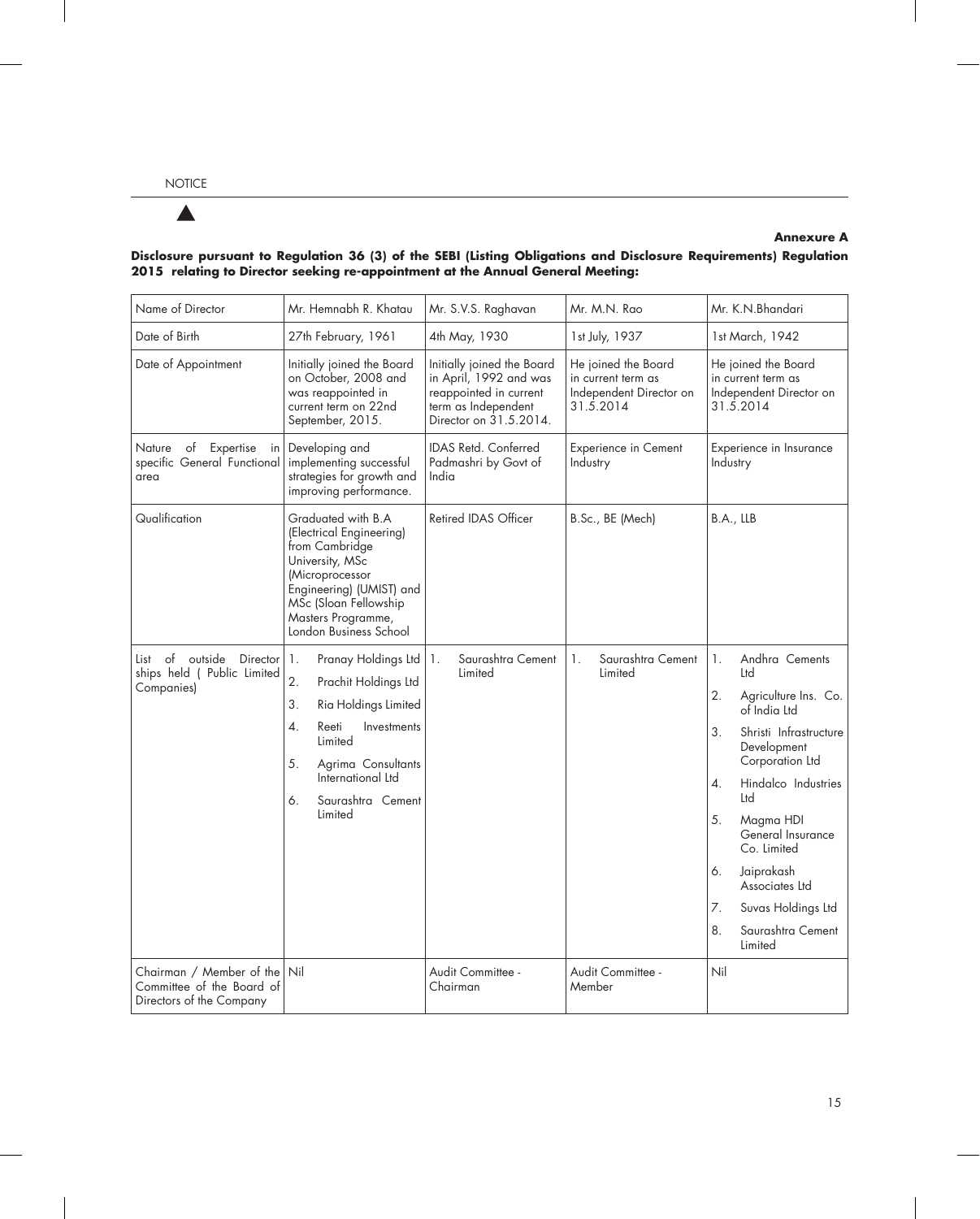

| Name of Director                                                                                                                | Mr. Hemnabh R. Khatau | Mr. S.V.S. Raghavan                            | Mr. M.N. Rao                            | Mr. K.N.Bhandari                                                 |
|---------------------------------------------------------------------------------------------------------------------------------|-----------------------|------------------------------------------------|-----------------------------------------|------------------------------------------------------------------|
| Chairman / Member of<br>the Committee of Directors<br>other Public Limited<br>of<br>Companies in which he/<br>she is a Director |                       |                                                |                                         |                                                                  |
| a) Audit Committee                                                                                                              | Nil                   | Saurashtra Cement 1.<br>1.<br>Limited - Member | Saurashtra Cement<br>Limited - Chairman | Andhra Cements Ltd<br>$\mathbf{1}$<br>- Chairman                 |
|                                                                                                                                 |                       |                                                |                                         | 2.<br>Agriculture Ins.<br>Co. of India Ltd -<br>Chairman         |
|                                                                                                                                 |                       |                                                |                                         | Shristi Infrastructure<br>3.<br>Development Corp<br>Ltd - Member |
|                                                                                                                                 |                       |                                                |                                         | Hindalco Industries<br>4.<br>Ltd - Member                        |
|                                                                                                                                 |                       |                                                |                                         | Suvas Holdings Ltd<br>5.<br>- Chairman                           |
|                                                                                                                                 |                       |                                                |                                         | Jai Prakash<br>6.<br>Associates Ltd -<br>Chairman                |
|                                                                                                                                 |                       |                                                |                                         | 7.<br>Magma HDI<br>General Insurance<br>Co. Ltd - Member         |
|                                                                                                                                 |                       |                                                |                                         | Saurashtra Cement<br>8.<br>Ltd - Member                          |
| b) Shareholders Committee                                                                                                       | Nil                   | Nil                                            | Nil                                     | Hindalco Industries<br>1.<br>Ltd - Chairman                      |
|                                                                                                                                 |                       |                                                |                                         | 2.<br>Shristi Infrastructure<br>Development Corp<br>Ltd - Member |
|                                                                                                                                 |                       |                                                |                                         | Magma HDI<br>3.<br>General Insurance<br>Co. Ltd - Member         |
| Shares held by the Directors Nil<br>in the Company                                                                              |                       | Nil                                            | Nil                                     | Nil                                                              |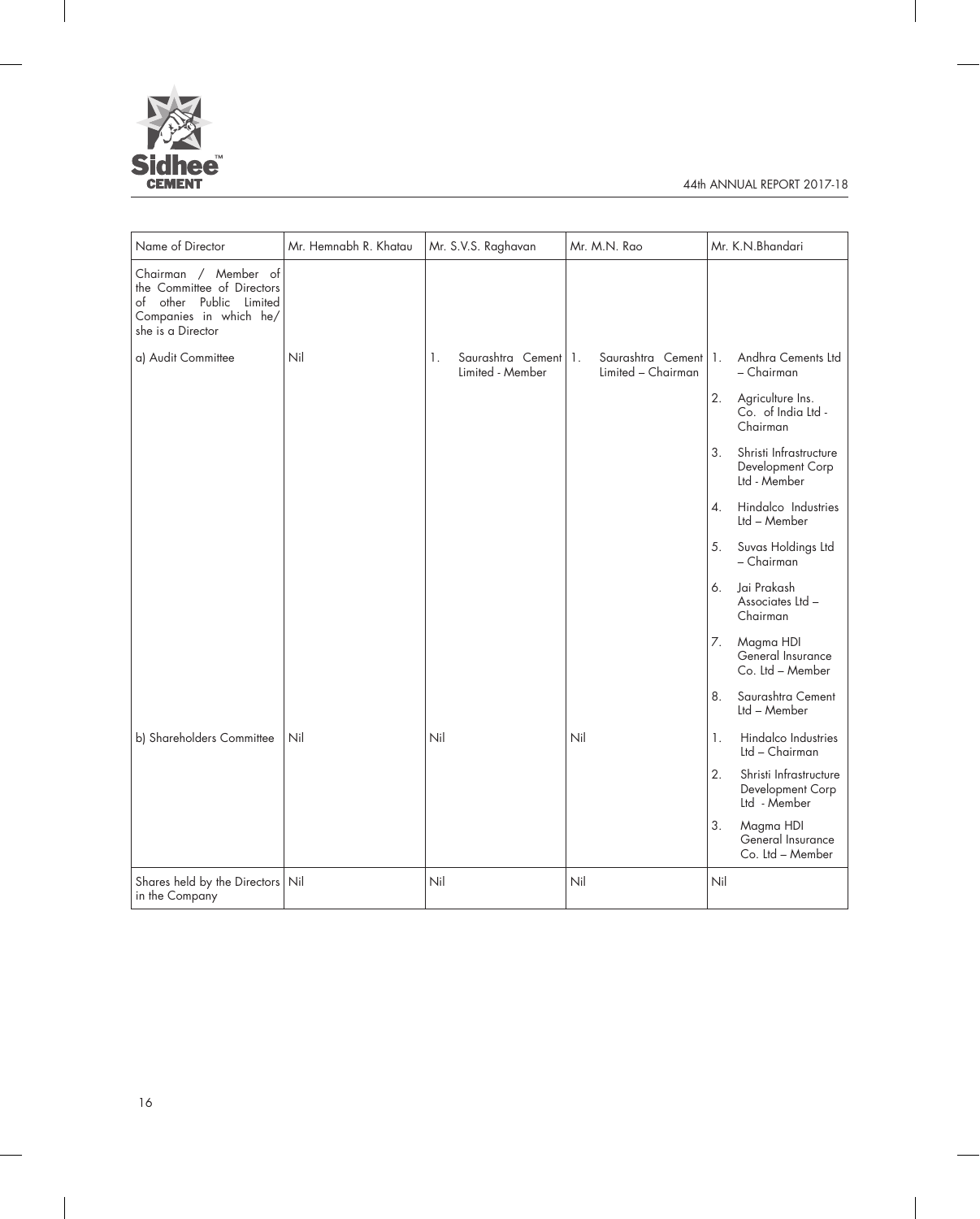## $\blacktriangle$

#### **Disclosure pursuant to Regulation 36(3) of the SEBI (Listing Obligations and Disclosure Requirements) Regulation 2015 relating to Director seeking re-appointment at the Annual General Meeting.**

| Name of Director                                                                                                                                                                      | Mr. M. L. Tandon                                                                                                              | Mrs. Bhagyam Ramani                                                                                                                                                                                                                                                                                                                         | Mr. Bimal Thakkar                                                                                                                   | Mr. P.K.Behl                                                                                                                        |
|---------------------------------------------------------------------------------------------------------------------------------------------------------------------------------------|-------------------------------------------------------------------------------------------------------------------------------|---------------------------------------------------------------------------------------------------------------------------------------------------------------------------------------------------------------------------------------------------------------------------------------------------------------------------------------------|-------------------------------------------------------------------------------------------------------------------------------------|-------------------------------------------------------------------------------------------------------------------------------------|
| Date of Birth                                                                                                                                                                         | 24th June, 1939                                                                                                               | 9th January, 1952                                                                                                                                                                                                                                                                                                                           | 17th September, 1965                                                                                                                | 15th June, 1943                                                                                                                     |
| Date of Appointment                                                                                                                                                                   | Initially joined the Board<br>in July, 1987 and was<br>reappointed in current<br>term as Independent<br>Director on 30.5.2014 | She joined the Board<br>in current term as<br>Independent Director on<br>31st May, 2014                                                                                                                                                                                                                                                     | Initially joined the Board<br>in October, 2008<br>and was reappointed<br>in current term as<br>Independent Director on<br>31.5.2014 | Initially joined the Board<br>in October, 2001<br>and was reappointed<br>in current term as<br>Independent Director on<br>31.5.2014 |
| Expertise in specific General<br>Functional area                                                                                                                                      | Industrialist                                                                                                                 | Experience in Finance &<br>Accounts                                                                                                                                                                                                                                                                                                         | Experience in<br>International & Domestic<br>Marketing                                                                              | Vast Knowledge of<br>Corporate matters                                                                                              |
| Qualification                                                                                                                                                                         | M.S.E.E. (Purdue) USA,<br>MBA (U.S.C., U.S.A)                                                                                 | Post Graduate in<br>Economic (Hons)                                                                                                                                                                                                                                                                                                         | B.Com & Diploma in<br>Export                                                                                                        | <b>First Class First Graduate</b><br>Double Gold Medalist –<br>Spl. Economics                                                       |
| List of<br>outside<br>Director<br>ships held (Public Limited<br>Companies)                                                                                                            | Nil                                                                                                                           | 1.<br>Capri Global<br>Capital Limited<br>2.<br><b>IDBI</b> Federal<br>Life Insurance<br>Co. Limited<br>3.<br>Saurashtra<br>Cement Limited<br>4.<br>Lloyds Metails<br>and Energy Ltd<br>5.<br>L&T Hydrocarbon<br>Engineering Ltd<br>6.<br>Tata AIG General<br>Insurance Company<br>Ltd<br>7.<br>National<br>Securities Clearing<br>Corp. Ltd | ADF Food Ltd<br>1.<br>2.<br>ADF Food<br>(India) Limited<br>3.<br>Saurashtra<br>Cement Limited                                       | 1.<br>Saurashtra<br>Cement Limited                                                                                                  |
| Chairman/ Member of the<br>Committee of the Board of<br>Directors of the Company                                                                                                      | Audit Committee -<br>Member                                                                                                   | Nil                                                                                                                                                                                                                                                                                                                                         | Audit Committee -<br>Member                                                                                                         | Audit Committee -<br>Member                                                                                                         |
| Chairman /<br>Member of<br>the Committee of Directors<br>other Public Limited<br>of<br>Companies in which he/<br>she is a Director<br>a) Audit Committee<br>b) Shareholders Committee | Nil<br>Nil                                                                                                                    | 1.<br>Capri Global<br>Capital Ltd -<br>Member<br>2.<br>L&T Hydrocarbon<br>Engineering Ltd -<br>Member<br>3.<br>Tata AIG General<br>Insurance Pvt Ltd<br>- Member<br>Capri Global<br>Capital Ltd -<br>Member                                                                                                                                 | Nil<br>ADF Foods Ltd -<br>1.<br>Member<br>2.<br>Saurashtra Cement<br>Limited _ Chairman                                             | Nil<br>Nil                                                                                                                          |
| Shares held by the Directors Nil<br>in the Company                                                                                                                                    |                                                                                                                               | Nil                                                                                                                                                                                                                                                                                                                                         | Nil                                                                                                                                 | Nil                                                                                                                                 |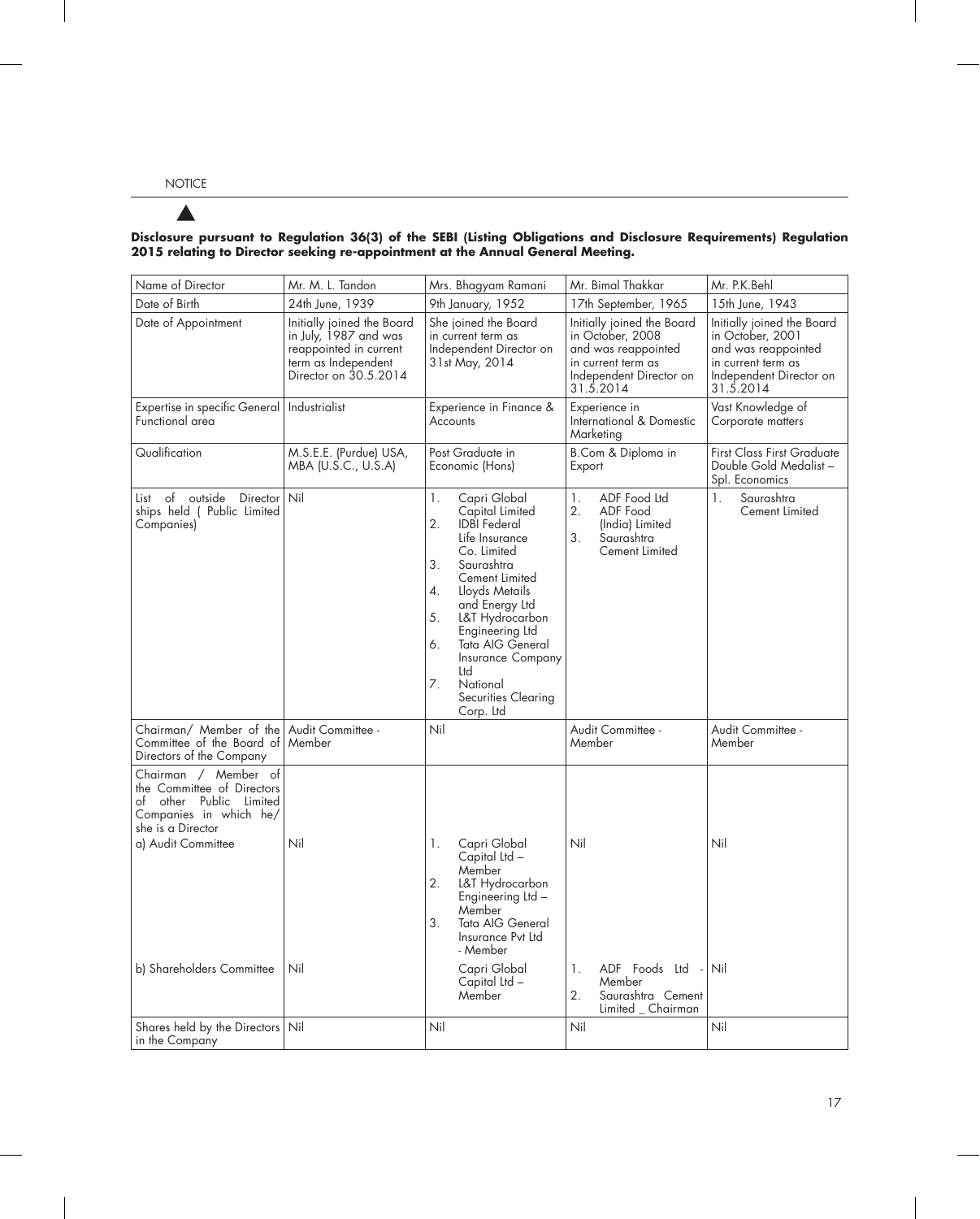



#### **Annexure B**

## **STATEMENT OF PARTICULARS RELATING TO EXPLANATORY STATEMENT (ITEM NO. 12 AND 13) (PURSUANT TO SCHEDULE-V OF THE COMPANIES ACT, 2013)**

| ı. | <b>General Information:</b>                                                                                                                                             |                      |                    |                    |  |
|----|-------------------------------------------------------------------------------------------------------------------------------------------------------------------------|----------------------|--------------------|--------------------|--|
| 1. | Nature of Industry                                                                                                                                                      |                      |                    |                    |  |
|    | Manufacturers of Ordinary Portland Cement, Portland Pozzalona Cement and Cement Clinker.                                                                                |                      |                    |                    |  |
| 2. | Commencement of commercial production: March, 1988                                                                                                                      |                      |                    |                    |  |
| 3. | In case of new companies, expected date of commencement of activities as per project approved by financial institutions appearing<br>in the prospectus. Not applicable. |                      |                    |                    |  |
| 4. | Financial performance (standalone) based on given indicators:                                                                                                           |                      |                    |                    |  |
|    |                                                                                                                                                                         | 2017-18<br>(₹/lakhs) | 2016-17<br>₹/lakhs | 2015-16<br>₹/lakhs |  |
|    | Revenue from Operation (Net of Excise) and other income                                                                                                                 | 54786.05             | 44598.33           | 47588.15           |  |
|    | Profit before Depreciation, Interest and Tax but after prior period items                                                                                               | 4453.62              | (2123.84)          | 158.28             |  |
|    | Depreciation / Amortization                                                                                                                                             | 950.55               | 938.90             | 880.65             |  |
|    | Interest and Finance Charges                                                                                                                                            | 312.16               | 302.47             | 467.61             |  |
|    | Profit / (Loss) before Exceptional items and tax                                                                                                                        | 3190.91              | (3365.21)          | (1189.98)          |  |
|    | <b>Tax Expense</b>                                                                                                                                                      | 162.40               |                    |                    |  |
|    | Deferred Tax Expense                                                                                                                                                    | (297.72)             | (151.09)           | (467.58)           |  |
|    | Profit / (Loss) after tax                                                                                                                                               | 3326.23              | (3214.12)          | (722.40)           |  |
| 5. | Foreign Earnings, investments or collaborations:                                                                                                                        |                      |                    |                    |  |
|    |                                                                                                                                                                         | ₹/lakhs              | ₹/lakhs            | ₹/lakhs            |  |
|    | Earnings in Foreign Exchange                                                                                                                                            | Nil                  | 853.27             | 2475.41            |  |
| 6. | Foreign investments or collaborators, if any.                                                                                                                           |                      |                    |                    |  |
|    | No. of Equity Shares.                                                                                                                                                   | Nil                  | Nil                | Nil                |  |
|    | Equity Shareholding (%)                                                                                                                                                 | Nil                  | Nil                | Nil                |  |

| П. | Information about the appointee:                                                                                                                                                                                                                                                                                                                                                                                                                                                                                                                                          |                                                                                                                                                                                                                                                                                                                                                                                                                                                     |
|----|---------------------------------------------------------------------------------------------------------------------------------------------------------------------------------------------------------------------------------------------------------------------------------------------------------------------------------------------------------------------------------------------------------------------------------------------------------------------------------------------------------------------------------------------------------------------------|-----------------------------------------------------------------------------------------------------------------------------------------------------------------------------------------------------------------------------------------------------------------------------------------------------------------------------------------------------------------------------------------------------------------------------------------------------|
| Ι. | Background details:                                                                                                                                                                                                                                                                                                                                                                                                                                                                                                                                                       |                                                                                                                                                                                                                                                                                                                                                                                                                                                     |
|    | Mr. Jay Mehta, EVC                                                                                                                                                                                                                                                                                                                                                                                                                                                                                                                                                        | Mr. M.S. Gilotra, MD                                                                                                                                                                                                                                                                                                                                                                                                                                |
|    | Mr. Jay Mehta, is B.S. in Industrial Engg. USA, MBA from IMD,<br>Lausanne, Switzerland. He is having vast experience in Cement<br>He is also Executive Vice Chairman of Saurashtra<br>Industry.<br>Cement Limited. He is Director on the following companies.<br>Pranay Holdings Limited.<br>⋗<br>Prachit Holdings Limited<br>⋗<br>Ria Holdings Limited<br>⋗<br>Reeti Investments Private Limited<br>⋗<br>Agrima Consultants International Limited.<br>⋗<br>ADF Foods Ltd.<br>⋗<br>Mehta Pvt. Ltd.<br>⋗<br>Galaxy Technologies P. Ltd.<br>⋗<br>Omna Exports Pvt Ltd.<br>⋗ | Mr. M.S. Gilotra, is B.E. (Hons) in Mech. Engineering. A<br>technocrat having over 40 years' experience in Cement Industry<br>& held senior management positions, a large part of which (17<br>years) was with ACC Ltd. He is also Managing Director of<br>Saurashtra Cement Limited.<br>He is not holding any shares in the company.<br>However, Mr. Gilotra has been granted 4,30,769 options<br>granted under Employee Stock Option Scheme 2017. |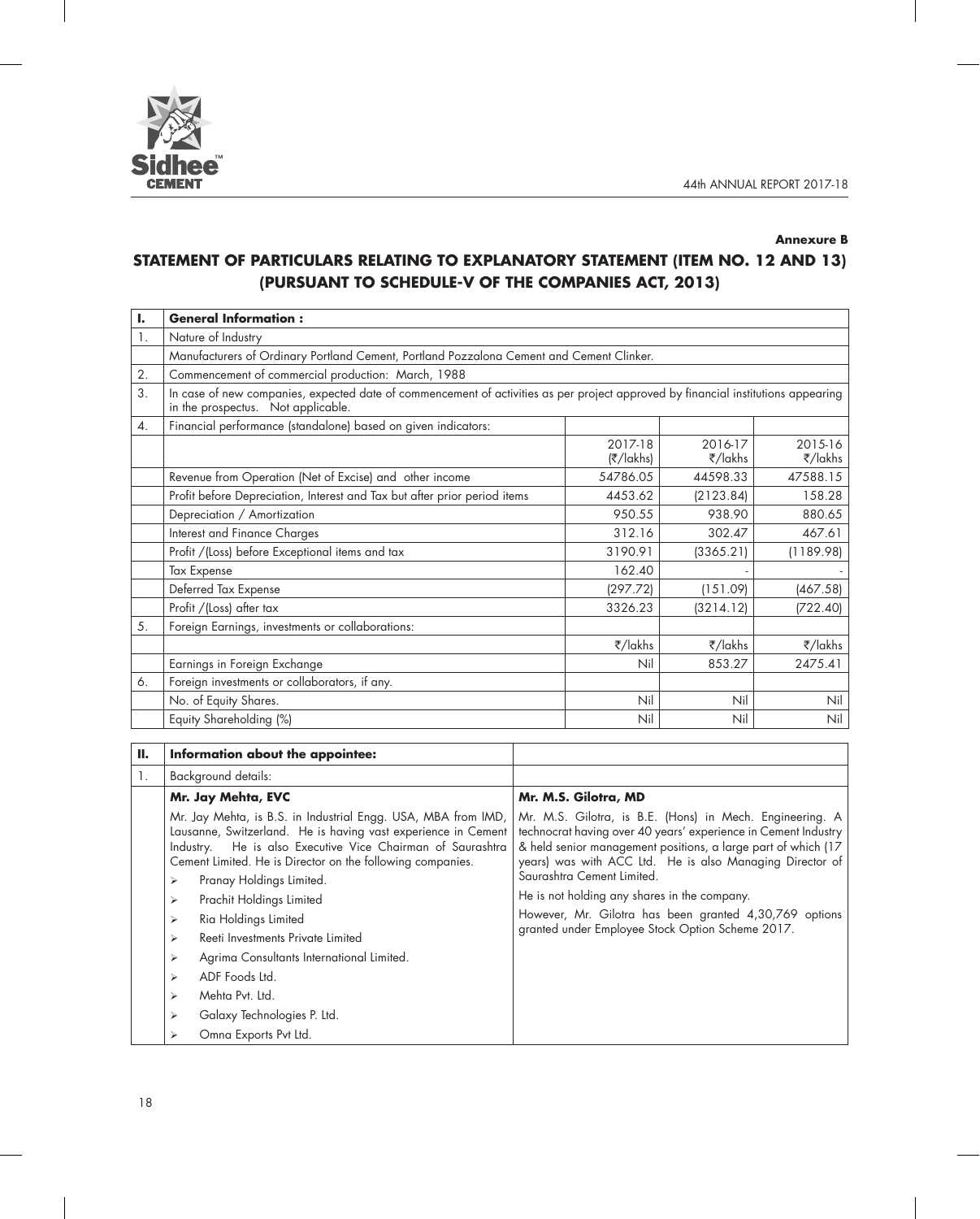NOTICE

|     | Arclightz & Films Pvt. Ltd.<br>⋗                                                                                                   |                                                                                                                                   |
|-----|------------------------------------------------------------------------------------------------------------------------------------|-----------------------------------------------------------------------------------------------------------------------------------|
|     | Knight Riders Sports Pvt Ltd.<br>⋗                                                                                                 |                                                                                                                                   |
|     | Indianapoli Hospitality Pvt. Ltd.<br>⋗                                                                                             |                                                                                                                                   |
|     | Bhadra Textiles & Trading Private Ltd.<br>⋗                                                                                        |                                                                                                                                   |
|     | Parsec Enterprises Private Limited.<br>⋗                                                                                           |                                                                                                                                   |
|     | Omna Enterprises LLP.<br>$\triangleright$                                                                                          |                                                                                                                                   |
|     | He is holding 1000 shares in the company.                                                                                          |                                                                                                                                   |
| 2.a | Past remuneration from this Company for the period 1.04.2017 to 31.03.2018                                                         |                                                                                                                                   |
|     | Salary & Others - ₹ 37.05 lakhs                                                                                                    | Salary & Others – ₹ 202.22 lakhs                                                                                                  |
| 2.b | Remuneration from this company with effect from 1.4.2018 in case of Mr. Jay Mehta and from 1.1.2018 in case of Mr. M. S.           |                                                                                                                                   |
|     | Gilotra as approved by Nomination & Remuneration Committee at its meeting held on 24.5.2018 and Board at its meeting held on       |                                                                                                                                   |
|     | 25.5.2018 as per powers delegated by Shareholders at the AGM held on 22nd September 2015.                                          |                                                                                                                                   |
|     | Salary & Others - ₹ 253.50 lakhs                                                                                                   | Salary & Others - ₹ 239.25 lakhs                                                                                                  |
| 3.  | Recognition or award:<br>Nil                                                                                                       | Recognition or award:<br>Nil                                                                                                      |
| 4.  | Job profile & his suitability:                                                                                                     | Job profile & his suitability:                                                                                                    |
|     | Mr. Jay Mehta, as Executive Vice Chairman is responsible for                                                                       | Mr. M.S. Gilotra, as Managing Director is responsible for                                                                         |
|     | overall management of the company and is a promoter director.                                                                      | Production, Marketing and Overall management.                                                                                     |
| 5.  | Remuneration proposed:                                                                                                             | Remuneration proposed:                                                                                                            |
|     | Remuneration payable to Mr. Jay Mehta, Executive Vice Chairman                                                                     | Remuneration payable to Mr. M. S. Gilotra, Managing                                                                               |
|     | for the remaining period of two years of tenure that is from 1st                                                                   | Director for the remaining period of two years of tenure, that                                                                    |
|     | January 2019 to 31st December 2020 by way of salary plus                                                                           | is from 1st January 2019 to 31st December 2020 by way                                                                             |
|     | HRA or Company leased accommodation plus perquisites and<br>reimbursement of expenses plus provident fund and superannuation       | of salary plus HRA or Company leased accommodation plus<br>perquisites and reimbursement of expenses plus provident fund          |
|     | fund as per the rules of the Company and gratuity payable at the                                                                   | and superannuation fund as per the rules of the Company                                                                           |
|     | time of retirement along with (i) 5% increase on total remuneration                                                                | and gratuity payable at the time of retirement along with                                                                         |
|     | as on 31st December 2018 for the calendar year 2019 and                                                                            | (i) 5% increase on total remuneration as on 31st December                                                                         |
|     | (ii) 5% increase on total remuneration drawn as on 31st December<br>2019 for the calendar year 2020 in accordance with Section 197 | 2018 for the calendar year 2019 and (ii) 5% increase on total<br>remuneration as on 31st December 2019 for the calendar year      |
|     | of the Companies Act, 2013 as amended from time to time and                                                                        | 2020 in accordance with Section 197 of the Companies Act,                                                                         |
|     | all other applicable provisions of the Companies Act, 2013 and                                                                     | 2013 as amended from time to time and all other applicable                                                                        |
|     | Schedule V of the Act.                                                                                                             | provisions of the Companies Act, 2013 and Schedule V Section                                                                      |
|     | In addition to the above; it is also proposed to consider payment of                                                               | Il Part II (B) of the Act.                                                                                                        |
|     | 1.5% of the net profits of the Company as Commission to Mr. Jay<br>Mehta for the Financial Year ending 31st March 2019 and for the | In addition to the above; it is also proposed to consider payment<br>of 1% of the net profits of the Company as Commission to Mr. |
|     | Financial year ending 31st March 2020.                                                                                             | M. S. Gilotra for the Financial Year ending 31st March 2019                                                                       |
|     | Tenure: 1st January, 2019 to 31st December 2020.                                                                                   | and for the Financial year ending 31st March 2020.                                                                                |
|     | In accordance with the provisions of Section 197 of the                                                                            | Tenure: 1st January, 2019 to 31st December 2020.                                                                                  |
|     | Companies Act, 2013 as amended from time to time and all other                                                                     | In case of no profits or inadequacy of profits, Mr. Gilotra shall                                                                 |
|     | applicable provisions of the Companies Act, 2013 and subject<br>to the approval of Board and Shareholders, in case of loss or      | be paid remuneration in accordance with Schedule V Section                                                                        |
|     | inadequacy of profits, remuneration payable to Mr. Jay Mehta                                                                       | Il Part II(B) of the Act as he is veteran in the cement industry,<br>responsible for day to day management of the Company and     |
|     | shall be in accordance with the Section 197 and Schedule V of                                                                      | has been working as Managing Director for the last 23 years.                                                                      |
|     | the Companies Act, 2013.                                                                                                           | Further, during his tenure upto 31st December 2020, if the                                                                        |
|     | Further, during his tenure upto 31st December 2020, if the                                                                         | salary / commission payable to Mr. Gilotra exceed the limits                                                                      |
|     | compensation payable to Mr. Jay Mehta exceed the limits                                                                            | as provided under the Regulation 17(6)(e) of SEBI (LODR)<br>(Amendment) Regulations 2018 effective from 1st April 2019,           |
|     | as provided under the Regulation 17(6)(e) of SEBI (LODR)<br>(Amendment) Regulations 2018 effective from 1st April 2019,            | then the same can be paid as per the above approvals even if                                                                      |
|     | then the same can be paid as per the above approvals even if                                                                       | the same exceeds the said limits, subject to the consent of the                                                                   |
|     | the same exceeds the said limits, subject to the consent of the                                                                    | Shareholders.                                                                                                                     |
|     | Shareholders.                                                                                                                      |                                                                                                                                   |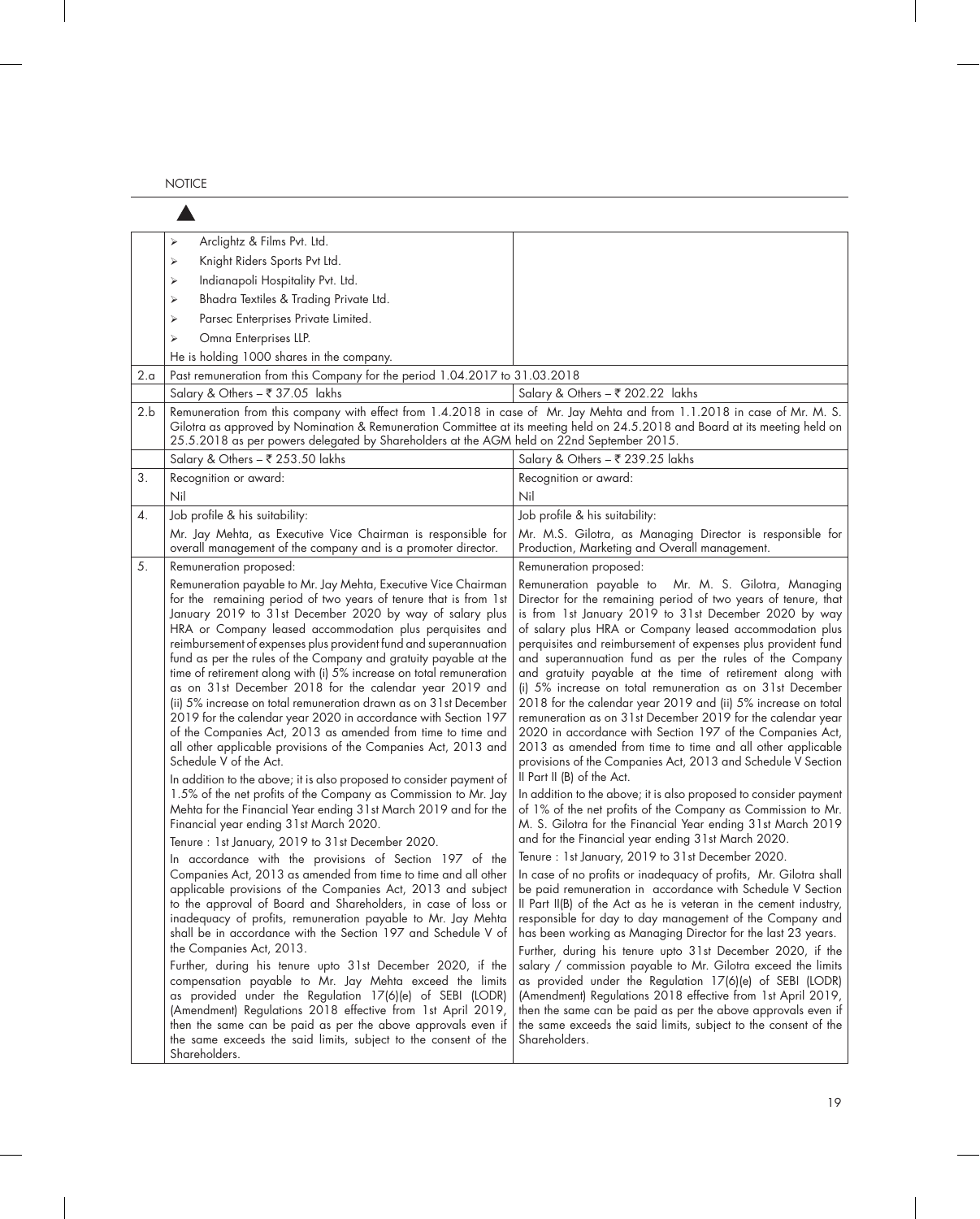

| 6.             | Comparative remuneration profile with respects to industry, size of the Company, profile of the position and person                                                                                                                                                                                                                                                                                                                      |                                                                                                                                                                                                                                                                                                                   |                                |                                         |                                                 |                                                   |                                                    |
|----------------|------------------------------------------------------------------------------------------------------------------------------------------------------------------------------------------------------------------------------------------------------------------------------------------------------------------------------------------------------------------------------------------------------------------------------------------|-------------------------------------------------------------------------------------------------------------------------------------------------------------------------------------------------------------------------------------------------------------------------------------------------------------------|--------------------------------|-----------------------------------------|-------------------------------------------------|---------------------------------------------------|----------------------------------------------------|
|                |                                                                                                                                                                                                                                                                                                                                                                                                                                          | Comparative remuneration profile with respect to industry:                                                                                                                                                                                                                                                        |                                |                                         |                                                 |                                                   |                                                    |
|                | Comparative figures of remuneration to Managing Directors / Executive Directors paid by Companies in India of similar size are<br>given below:                                                                                                                                                                                                                                                                                           |                                                                                                                                                                                                                                                                                                                   |                                |                                         |                                                 |                                                   |                                                    |
|                | Sr.<br><b>No</b>                                                                                                                                                                                                                                                                                                                                                                                                                         | Name of the Company                                                                                                                                                                                                                                                                                               | <b>Financial Year</b><br>ended | Turn Over<br>$\overline{\xi}$ in crores | Profit after tax<br>$\bar{\bar{\xi}}$ in crores | Remuneration<br>paid per<br>annum.<br>₹ in crores | Installed<br>Capacity per<br>annum<br>(in Lacs MT) |
|                | 1                                                                                                                                                                                                                                                                                                                                                                                                                                        | Ambuja Cement Ltd                                                                                                                                                                                                                                                                                                 | 31.12.2017                     | 9160.00                                 | 970.00                                          | 5.56                                              | 296.5                                              |
|                | $\overline{2}$                                                                                                                                                                                                                                                                                                                                                                                                                           | Sanghi Cement Ltd                                                                                                                                                                                                                                                                                                 | 31.03.2017                     | 1104.26                                 | 63.14                                           | 1.50                                              | 41.0                                               |
|                | 3                                                                                                                                                                                                                                                                                                                                                                                                                                        | Ultra Tech Cement                                                                                                                                                                                                                                                                                                 | 31.03.2017                     | 27162.00                                | 3776.00                                         | 6.94                                              | 850.0                                              |
|                | 4                                                                                                                                                                                                                                                                                                                                                                                                                                        | <b>ACC Cement</b>                                                                                                                                                                                                                                                                                                 | 31.12.2017                     | 12909.00                                | 915.00                                          | 4.15                                              | 334.1                                              |
|                | 5                                                                                                                                                                                                                                                                                                                                                                                                                                        | Shree Digvijay Cement Co.Ltd.                                                                                                                                                                                                                                                                                     | 31.03.2017                     | 352.80                                  | (14.17)                                         | 1.47                                              | 10.75                                              |
|                |                                                                                                                                                                                                                                                                                                                                                                                                                                          | The appointees are all residents of India.                                                                                                                                                                                                                                                                        |                                |                                         |                                                 |                                                   |                                                    |
| 7.             | Pecuniary relationship, directly or indirectly, with the Company or<br>Pecuniary relationship, directly or indirectly, with the Company<br>relationship with the managerial personnel, if any<br>or relationship with the managerial personnel, if any<br>Mr. Jay Mehta - Promoter Director and is related to Mr. M.N.                                                                                                                   |                                                                                                                                                                                                                                                                                                                   |                                |                                         |                                                 |                                                   |                                                    |
|                |                                                                                                                                                                                                                                                                                                                                                                                                                                          | Mehta, Chairman                                                                                                                                                                                                                                                                                                   | <b>NIL</b>                     |                                         |                                                 |                                                   |                                                    |
| Ш              |                                                                                                                                                                                                                                                                                                                                                                                                                                          | Other information.                                                                                                                                                                                                                                                                                                |                                |                                         |                                                 |                                                   |                                                    |
| $\mathbb{1}$ . |                                                                                                                                                                                                                                                                                                                                                                                                                                          | Reasons of loss or inadequate profits.                                                                                                                                                                                                                                                                            |                                |                                         |                                                 |                                                   |                                                    |
|                | The Company earned a net profit of $\xi$ 33.26 crores in FY 2017-18, but incurred losses in the previous two financial years. This was<br>mainly on account of depressed price realizations due to low demand growth coupled with large capacity additions in the previous<br>years. Further there have been substantial increases in the government levies as well as raw material and energy costs viz. coal, pet<br>coke, diesel etc. |                                                                                                                                                                                                                                                                                                                   |                                |                                         |                                                 |                                                   |                                                    |
| 2.             |                                                                                                                                                                                                                                                                                                                                                                                                                                          | Steps taken or proposed to be taken for improvement.                                                                                                                                                                                                                                                              |                                |                                         |                                                 |                                                   |                                                    |
|                |                                                                                                                                                                                                                                                                                                                                                                                                                                          | The company has taken effective steps to reduce logistics cost and manufacturing costs by better raw material planning, purchase of<br>power through open access and installing a Waste Heat Recovery Power Plant to generate power from the process exhaust gases.                                               |                                |                                         |                                                 |                                                   |                                                    |
| 3.             |                                                                                                                                                                                                                                                                                                                                                                                                                                          | Expected increase in productivity and profits in measurable terms.                                                                                                                                                                                                                                                |                                |                                         |                                                 |                                                   |                                                    |
|                |                                                                                                                                                                                                                                                                                                                                                                                                                                          | The company's capacity utilization will be maintained at more than 100 per cent. The Waste Heat Recovery Power Plant will<br>generate about 5 MW power at negligible operating cost (excluding taxes and levies).                                                                                                 |                                |                                         |                                                 |                                                   |                                                    |
| IV             | <b>Disclosures</b>                                                                                                                                                                                                                                                                                                                                                                                                                       |                                                                                                                                                                                                                                                                                                                   |                                |                                         |                                                 |                                                   |                                                    |
|                |                                                                                                                                                                                                                                                                                                                                                                                                                                          | The details of remunerations and other information are given in the Corporate Governance part of the Directors' Report.                                                                                                                                                                                           |                                |                                         |                                                 |                                                   |                                                    |
|                |                                                                                                                                                                                                                                                                                                                                                                                                                                          | Except Mr. Jay Mehta, Executive Vice Chairman and Mr. M.S. Gilotra, Managing Director, none of the Directors and Key Managerial<br>Personnel of the Company and their relatives is concerned or interested, financial or otherwise, in the resolution except and to the<br>extent they are member of the Company. |                                |                                         |                                                 |                                                   |                                                    |

### **By Order of the Board of Directors**

**V.R. MOHNOT CFO & Company Secretary**

Place : Mumbai, Dated : 25th May, 2018 Registered Office: Off. Veraval-Kodinar Highway Sidheegram 362 276 Tal: Sutrapada Dist: Gir Somnath, Gujarat.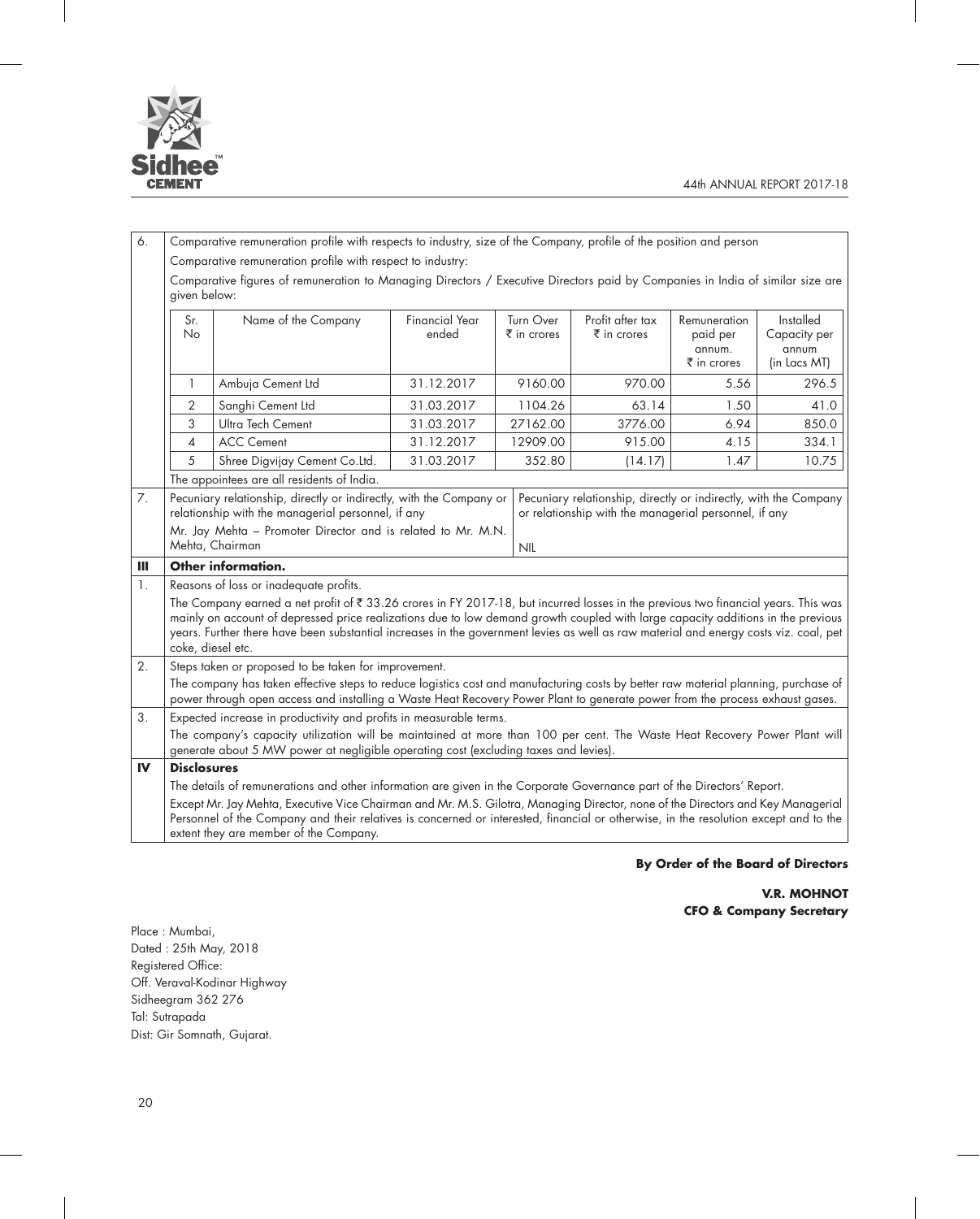

**44th AGM of Gujarat Sidhee Cement Limited** At Registered Office: Off. Veraval-Kodinar Highway, Sidheegram 362 276, Tal: Sutrapada, Dist: Gir Somnath (Gujarat)

**44th AGM of Gujarat Sidhee Cement Limited**<br>At Registered Office: Of: Veraval-Kodinar Highway, Sidheegram 362 276,<br>Tal: Sutrapada, Dist: Gir Somnath (Gujarat)

**ROUTE MAP FOR AGM**

ROUTE MAP FOR AGM

## à) Alidhra<br>અલિધ્રા  $\frac{1}{2}$ Gujarat Sidhee<br>
Gement Limited  $\textbf{E}$ Prashnavada<br>wauqsu Bosan<br>બોસણ Morasa<br><sup>4</sup>ikall Vadodra<br>«Sital ada-Kodinar Rd Sutrapada<br>Forest Area Verayal-<sup>Prashna</sup> Sutrapada<br>સુત્રપાડા Indroi<br><sub>59</sub>-265  $\left| \begin{array}{cc} \end{array} \right|$  55 min Harnasa<br>હરનાસા Kadvar<br>SSSIR Savni<br>સાવણી 0 Lati<br>etičl કાજલી Kajli Prabhas Patan **Rean**<br>Relief Bhalka Tirtha Somnath<br>સોમનાથ **B**Veraval ચામોડા Dabhor<br>steils Chhatroda<br>87  $\epsilon$  $\boxed{5}$

44th ANNUAL REPORT 2017-18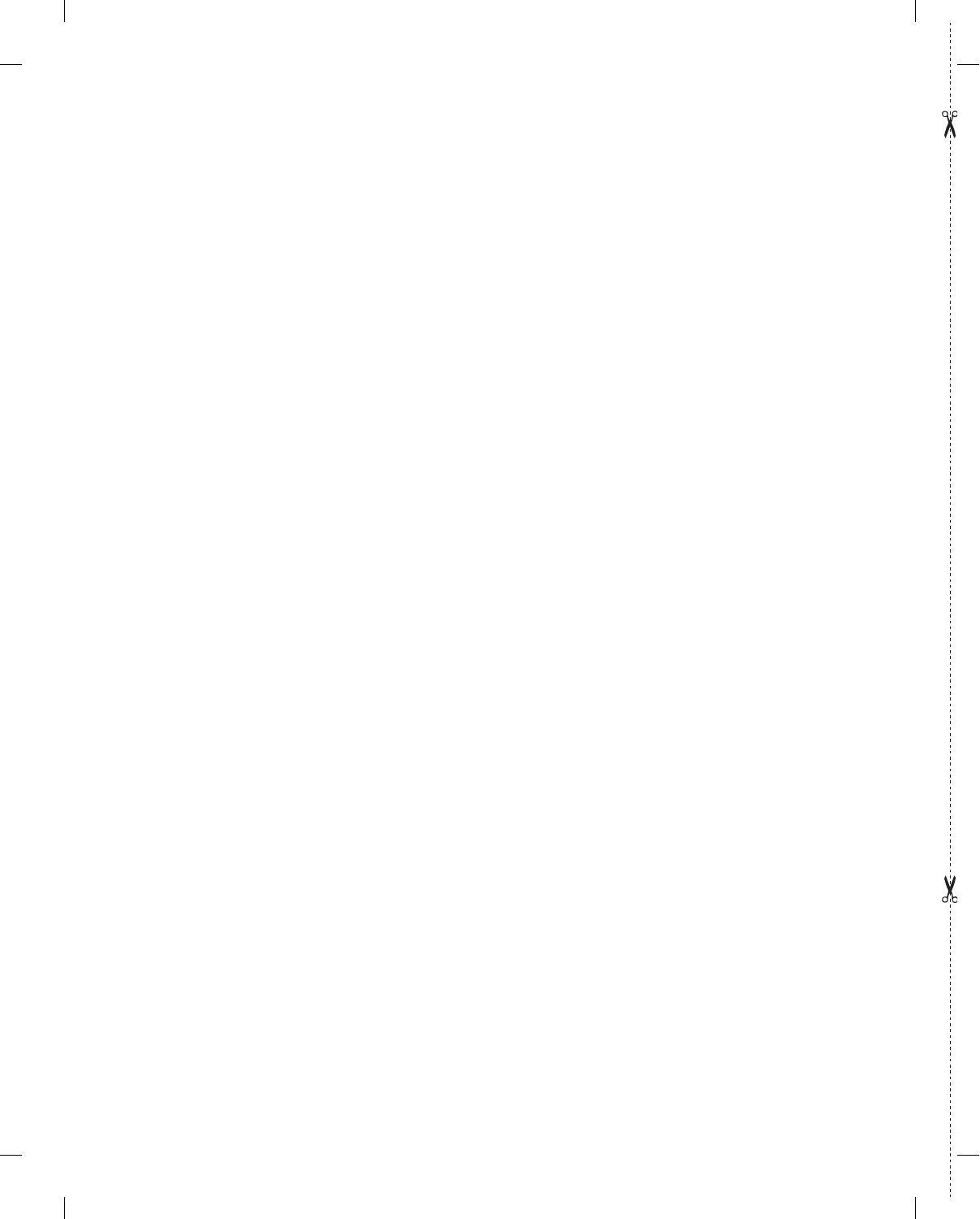

 $\frac{1}{\sqrt{2}}$ 

### **GUJARAT SIDHEE CEMENT LIMITED**

(CIN : L26940GJ1973PLC002245)

Registered Office: Off. Veraval-Kodinar Highway, Sidheegram 362 276, Tal: Sutrapada, Dist: Gir Somnath (Gujarat) E-Mail: gsclinvestorquery@mehtagroup.com; Website: www.gujaratsidheecementlimited.com

Phone: 02876-268200, Fax : 02876-286540

## **PROXY FORM**

]Pursuant to Section 105(6) of the Companies Act, 2013 and rule 19(3) of the Companies (Management and Administration) Rules, 2014[

| Name of the member(s)     |           |  |
|---------------------------|-----------|--|
| <b>Registered Address</b> |           |  |
| E-mail id                 |           |  |
| Registered Folio No.      |           |  |
| $DP-ID$                   | Client ID |  |

#### I/We, being the member (s) of …………. shares of the above named company, hereby appoint:

| 1. | Name:                |            |  |
|----|----------------------|------------|--|
|    | Address:             |            |  |
|    | E-mail Id:           | Signature: |  |
|    | or failing him / her |            |  |
| 2. | Name:                |            |  |
|    | Address:             |            |  |
|    | E-mail Id:           | Signature: |  |
|    | or failing him / her |            |  |
| 3. | Name:                |            |  |
|    | Address:             |            |  |
|    | E-mail Id:           | Signature: |  |

as my/our proxy to vote for me/us on my/our behalf at the **44th Annual General Meeting** to be held on **Monday** the **13th August, 2018** at **10.00 a.m.** at the Registered Office of the Company, Off. Veraval-Kodinar Highway, Sidheegram 362 276, Tal: Sutrapada, District: Gir Somnath (Gujarat), and any adjournment thereof, in respect of such Resolutions as are indicated below:

| <b>Item</b><br>No. | <b>Resolutions</b>                                                                                                                                                                                          | For | Against |
|--------------------|-------------------------------------------------------------------------------------------------------------------------------------------------------------------------------------------------------------|-----|---------|
|                    | <b>Ordinary Business</b>                                                                                                                                                                                    |     |         |
| 1.                 | Adoption of the Audited Balance Sheet as at 31st March 2018, Audited Statement of Profit & Loss Account for the Financial Year ended<br>31st March 2018 and Directors' and Auditors' Report thereon.        |     |         |
| 2.                 | Re-appointment of Mr. Hemnabh R. Khatau (DIN: 02390064) who retires by rotation.                                                                                                                            |     |         |
| 3.                 | Appointment of M/s. Bansi S. Mehta & Co., Chartered Accountants, having Registration No.100991W as Statutory Auditors of the Company<br>from the Financial Year 2018-19 and up to Financial Year 2021-2022. |     |         |
|                    | <b>Special Business</b>                                                                                                                                                                                     |     |         |
| 4.                 | Ratification of Cost Auditors remuneration to be paid to M/s. M. Goyal & Co., Cost Accountants for the Financial Year ending March 31, 2019.                                                                |     |         |
| 5.                 | Re-appointment of Mr. S. V. S. Raghavan (DIN: 00111019) as an Independent Director of the Company for another term of five consecutive years<br>with effect from 1st April, 2019 to 31st March, 2024.       |     |         |
| 6.                 | Re-appointment of Mr. P. K. Behl (DIN: 00653859) as an Independent Director of the Company for another term of five consecutive years with<br>effect from 1st April 2019 to 31st March 2024.                |     |         |
| 7.                 | Re-appointment of Mr. M. L. Tandon (DIN: 00078923) as an Independent Director of the Company for another term of five consecutive years with<br>effect from 1st April, 2019 to 31st March, 2024.            |     |         |
| 8.                 | Re-appointment of Mr. Bimal Thakkar (DIN: 00087404) as an Independent Director of the Company for another term of five consecutive years<br>with effect from 1st April, 2019 to 31st March, 2024.           |     |         |
| 9.                 | Re-appointment of Mr. M. N. Rao (DIN: 00027131) as an Independent Director of the Company for another term of five consecutive years with<br>effect from 31st May 2019 to 30th May, 2024.                   |     |         |
| 10.                | Re-appointment of Mr. K. N. Bhandari (DIN: 00026078) as an Independent Director of the Company for another term of five consecutive years<br>with effect from 31st May, 2019 to 30th May, 2024.             |     |         |
| 11.                | Re-appointment of Mrs. Bhagyam Ramani (DIN: 00107097) as an Independent Director of the Company for another term of five consecutive years<br>with effect from 4th August 2019 to 3rd August 2024.          |     |         |